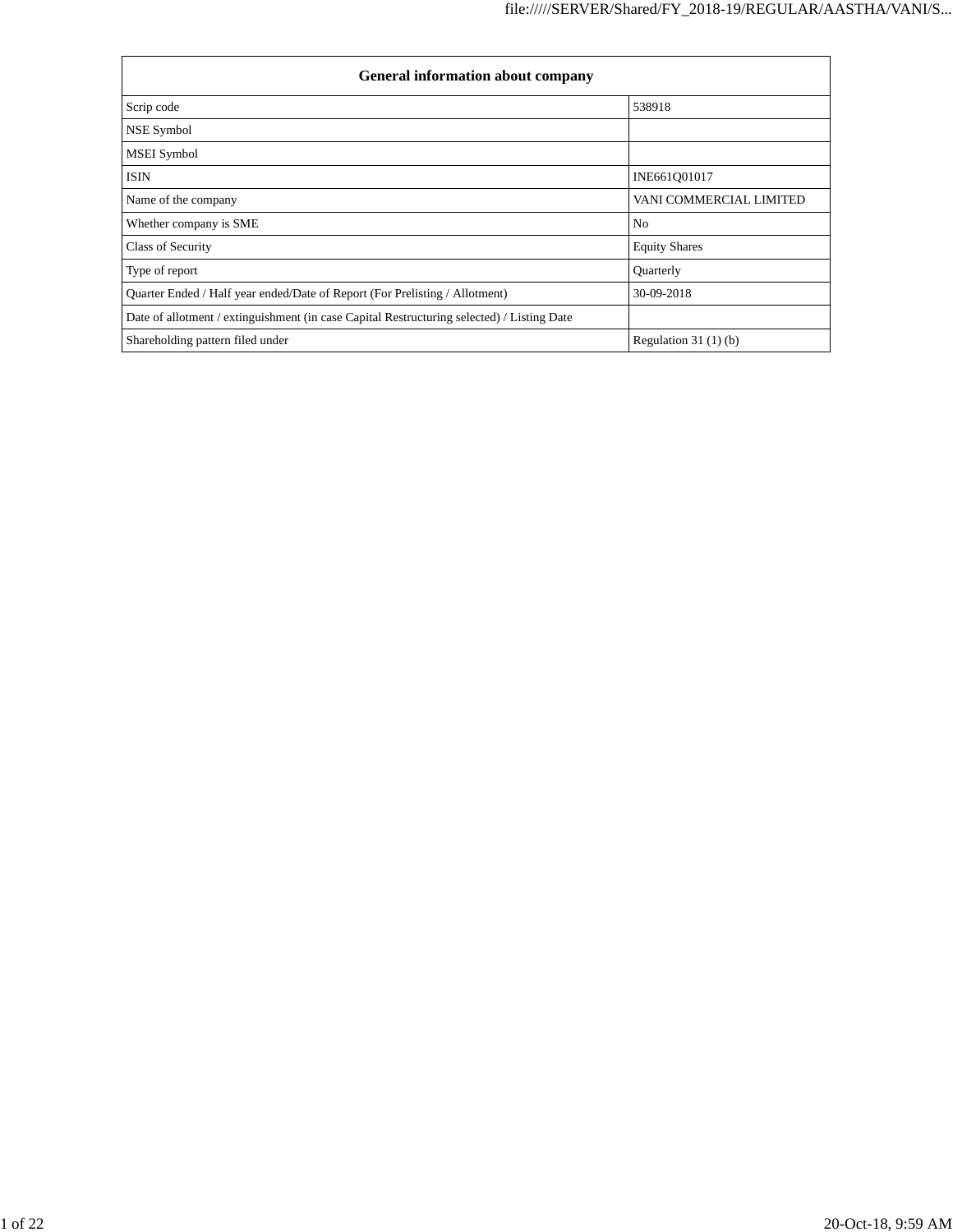|                | <b>Declaration</b>                                                                        |                |                                |                       |                            |  |  |  |  |  |  |  |
|----------------|-------------------------------------------------------------------------------------------|----------------|--------------------------------|-----------------------|----------------------------|--|--|--|--|--|--|--|
| Sr.<br>No.     | Particular                                                                                | Yes/No         | Promoter and<br>Promoter Group | Public<br>shareholder | Non Promoter-Non<br>Public |  |  |  |  |  |  |  |
|                | Whether the Listed Entity has issued any partly paid up<br>shares?                        | N <sub>o</sub> | No                             | N <sub>0</sub>        | N <sub>o</sub>             |  |  |  |  |  |  |  |
| $\overline{c}$ | Whether the Listed Entity has issued any Convertible<br>Securities?                       | N <sub>o</sub> | No                             | No                    | N <sub>o</sub>             |  |  |  |  |  |  |  |
| 3              | Whether the Listed Entity has issued any Warrants?                                        | N <sub>0</sub> | N <sub>0</sub>                 | N <sub>0</sub>        | N <sub>o</sub>             |  |  |  |  |  |  |  |
| 4              | Whether the Listed Entity has any shares against which<br>depository receipts are issued? | N <sub>o</sub> | N <sub>0</sub>                 | N <sub>0</sub>        | N <sub>o</sub>             |  |  |  |  |  |  |  |
| 5              | Whether the Listed Entity has any shares in locked-in?                                    | N <sub>0</sub> | N <sub>0</sub>                 | N <sub>0</sub>        | N <sub>o</sub>             |  |  |  |  |  |  |  |
| 6              | Whether any shares held by promoters are pledge or<br>otherwise encumbered?               | N <sub>o</sub> | N <sub>0</sub>                 |                       |                            |  |  |  |  |  |  |  |
| 7              | Whether company has equity shares with differential<br>voting rights?                     | N <sub>o</sub> | No                             | N <sub>0</sub>        | N <sub>0</sub>             |  |  |  |  |  |  |  |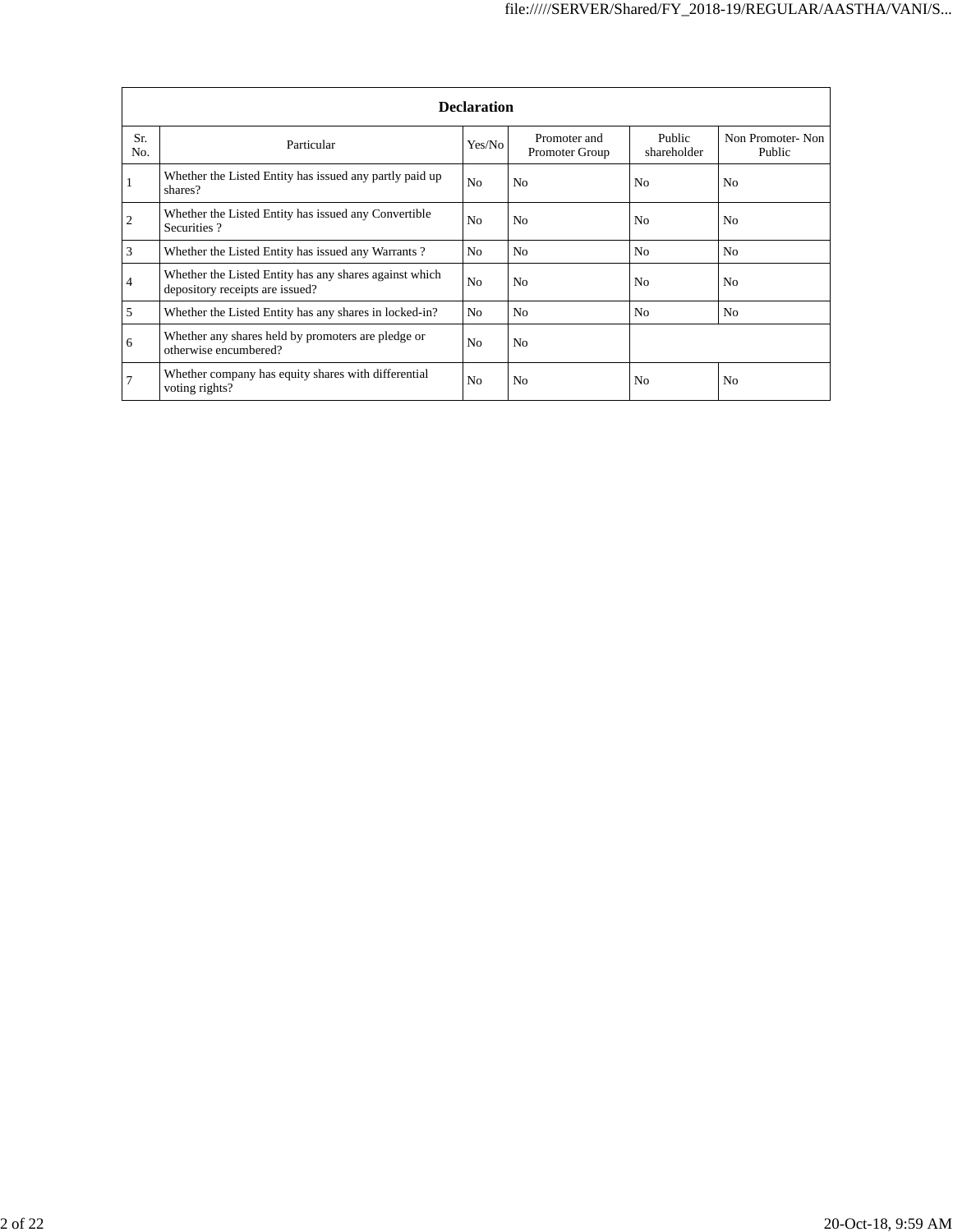|                 | Table I - Summary Statement holding of specified securities |                                  |                         |                       |                          |                           |                                                                                                                            |                                                                  |               |                           |                     |  |  |
|-----------------|-------------------------------------------------------------|----------------------------------|-------------------------|-----------------------|--------------------------|---------------------------|----------------------------------------------------------------------------------------------------------------------------|------------------------------------------------------------------|---------------|---------------------------|---------------------|--|--|
|                 | Category of<br>shareholder<br>(II)                          | Nos. Of<br>shareholders<br>(III) | No. of                  | No. Of<br>Partly      | No. Of<br>shares         | Total nos.<br>shares held | Shareholding as<br>a % of total no.<br>of shares<br>(calculated as<br>per SCRR,<br>1957) (VIII) As<br>a % of<br>$(A+B+C2)$ | Number of Voting Rights held in each<br>class of securities (IX) |               |                           |                     |  |  |
| Category<br>(I) |                                                             |                                  | fully paid<br>up equity | paid-up<br>equity     | underlying<br>Depository | $(VII) =$                 |                                                                                                                            |                                                                  |               | No of Voting (XIV) Rights | Total as a          |  |  |
|                 |                                                             |                                  | shares<br>held (IV)     | shares<br>held<br>(V) | Receipts<br>(VI)         | $(IV)+(V)+$<br>(VI)       |                                                                                                                            | Class<br>eg: X                                                   | Class<br>eg:y | Total                     | $%$ of<br>$(A+B+C)$ |  |  |
| (A)             | Promoter &<br>Promoter<br>Group                             | $\tau$                           | 235100                  |                       |                          | 235100                    | 5.71                                                                                                                       | 235100                                                           |               | 235100                    | 5.71                |  |  |
| (B)             | Public                                                      | 1190                             | 3884700                 |                       |                          | 3884700                   | 94.29                                                                                                                      | 3884700                                                          |               | 3884700                   | 94.29               |  |  |
| (C)             | Non<br>Promoter-<br>Non Public                              |                                  |                         |                       |                          |                           |                                                                                                                            |                                                                  |               |                           |                     |  |  |
| (C1)            | <b>Shares</b><br>underlying<br><b>DRs</b>                   |                                  |                         |                       |                          |                           |                                                                                                                            |                                                                  |               |                           |                     |  |  |
| (C2)            | Shares held<br>by<br>Employee<br><b>Trusts</b>              |                                  |                         |                       |                          |                           |                                                                                                                            |                                                                  |               |                           |                     |  |  |
|                 | Total                                                       | 1197                             | 4119800                 |                       |                          | 4119800                   | 100                                                                                                                        | 4119800                                                          |               | 4119800                   | 100                 |  |  |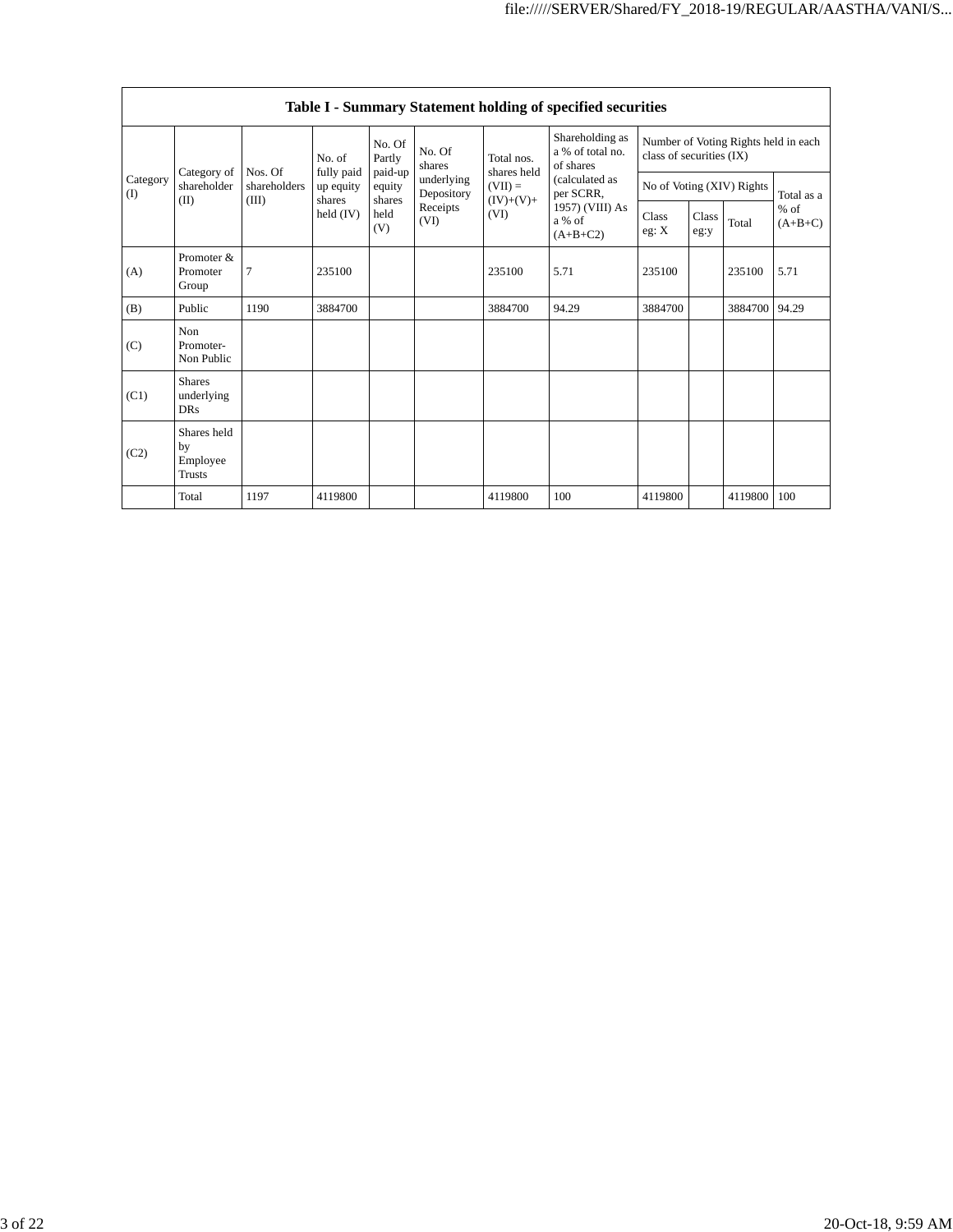|                 | Table I - Summary Statement holding of specified securities |                                                                                         |                                                      |                                                                                                               |                                                                                                                                                                                         |                                        |                                                    |                                                                               |                                                |                                       |  |  |
|-----------------|-------------------------------------------------------------|-----------------------------------------------------------------------------------------|------------------------------------------------------|---------------------------------------------------------------------------------------------------------------|-----------------------------------------------------------------------------------------------------------------------------------------------------------------------------------------|----------------------------------------|----------------------------------------------------|-------------------------------------------------------------------------------|------------------------------------------------|---------------------------------------|--|--|
| Category<br>(1) | Category of<br>shareholder<br>(II)                          | No. Of<br><b>Shares</b><br>Underlying<br>Outstanding<br>convertible<br>securities $(X)$ | No. of<br><b>Shares</b><br>Underlying<br>Outstanding | No. Of Shares<br>Underlying<br>Outstanding<br>convertible<br>securities and<br>No. Of<br>Warrants (Xi)<br>(a) | Shareholding, as<br>a % assuming full<br>conversion of<br>convertible<br>securities (as a<br>percentage of<br>diluted share<br>capital) $(XI)$ =<br>$(VII)+(X)$ As a %<br>of $(A+B+C2)$ | Number of<br>Locked in<br>shares (XII) |                                                    | Number of<br><b>Shares</b><br>pledged or<br>otherwise<br>encumbered<br>(XIII) |                                                | Number of<br>equity shares<br>held in |  |  |
|                 |                                                             |                                                                                         | Warrants<br>$(X_i)$                                  |                                                                                                               |                                                                                                                                                                                         | No.<br>(a)                             | As a %<br>of total<br><b>Shares</b><br>held<br>(b) | No.<br>(a)                                                                    | As a %<br>of total<br><b>Shares</b><br>held(b) | dematerialized<br>form $(XIV)$        |  |  |
| (A)             | Promoter &<br>Promoter<br>Group                             |                                                                                         |                                                      |                                                                                                               | 5.71                                                                                                                                                                                    |                                        |                                                    |                                                                               |                                                | 235100                                |  |  |
| (B)             | Public                                                      |                                                                                         |                                                      |                                                                                                               | 94.29                                                                                                                                                                                   |                                        |                                                    |                                                                               |                                                | 2464500                               |  |  |
| (C)             | Non<br>Promoter-<br>Non Public                              |                                                                                         |                                                      |                                                                                                               |                                                                                                                                                                                         |                                        |                                                    |                                                                               |                                                |                                       |  |  |
| (C1)            | <b>Shares</b><br>underlying<br><b>DRs</b>                   |                                                                                         |                                                      |                                                                                                               |                                                                                                                                                                                         |                                        |                                                    |                                                                               |                                                |                                       |  |  |
| (C2)            | Shares held<br>by<br>Employee<br><b>Trusts</b>              |                                                                                         |                                                      |                                                                                                               |                                                                                                                                                                                         |                                        |                                                    |                                                                               |                                                |                                       |  |  |
|                 | Total                                                       |                                                                                         |                                                      |                                                                                                               | 100                                                                                                                                                                                     |                                        |                                                    |                                                                               |                                                | 2699600                               |  |  |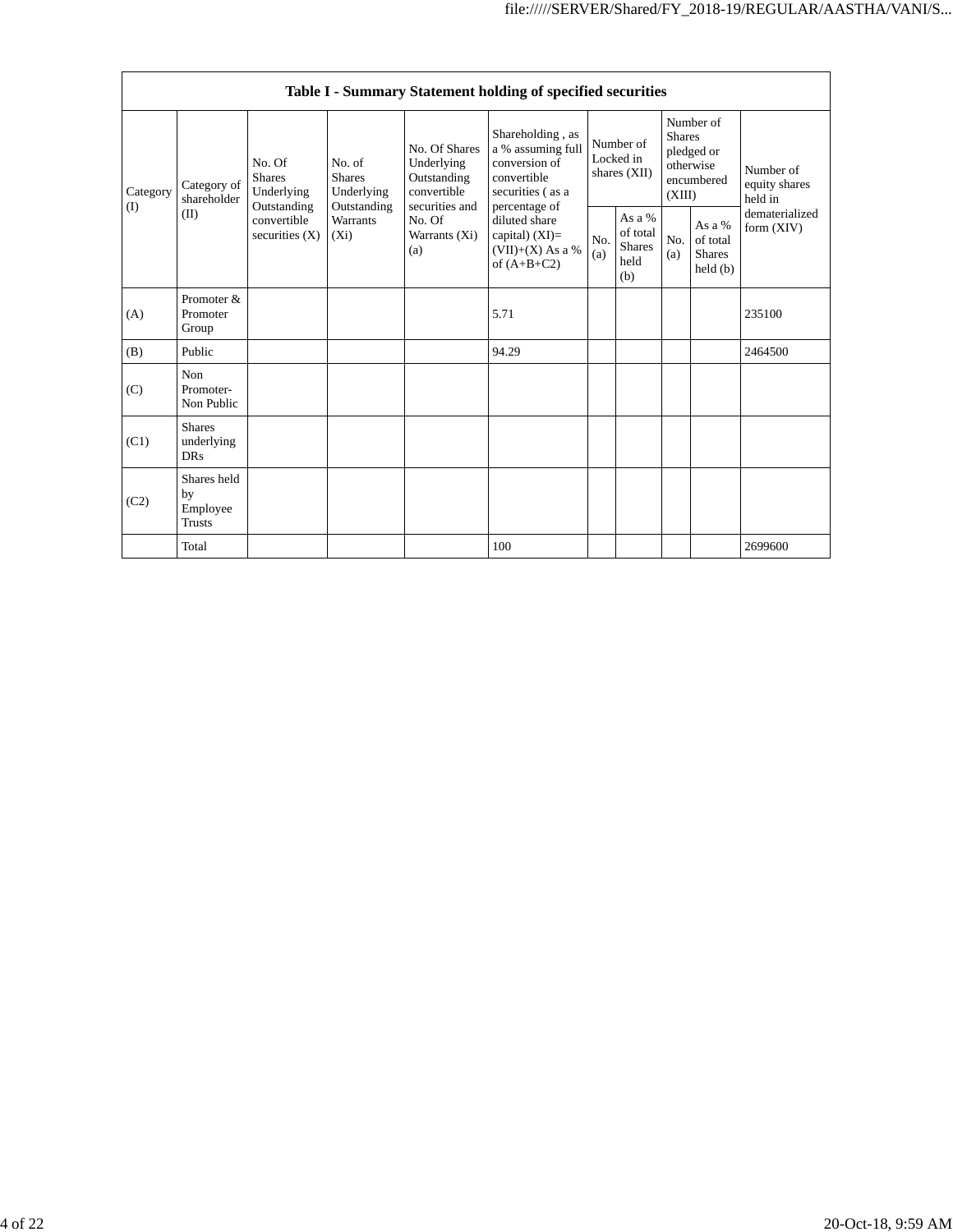|                                                                                            | Table II - Statement showing shareholding pattern of the Promoter and Promoter Group                                |                                  |                                   |                       |                          |                      |                                           |                               |               |                                 |                                 |
|--------------------------------------------------------------------------------------------|---------------------------------------------------------------------------------------------------------------------|----------------------------------|-----------------------------------|-----------------------|--------------------------|----------------------|-------------------------------------------|-------------------------------|---------------|---------------------------------|---------------------------------|
|                                                                                            |                                                                                                                     |                                  | No. of                            | No.<br>Of<br>Partly   | No. Of<br>shares         | Total nos.<br>shares | Shareholding<br>as a % of<br>total no. of | each class of securities (IX) |               | Number of Voting Rights held in |                                 |
| Sr.                                                                                        | Category & Name<br>of the<br>Shareholders (I)                                                                       | Nos. Of<br>shareholders<br>(III) | fully paid<br>up equity<br>shares | paid-<br>up<br>equity | underlying<br>Depository | held (VII)<br>$=$    | shares<br>(calculated as<br>per SCRR,     | No of Voting (XIV) Rights     |               |                                 | Total<br>as a %                 |
|                                                                                            |                                                                                                                     |                                  | held (IV)                         | shares<br>held<br>(V) | Receipts<br>(VI)         | $(IV)+(V)+$<br>(VI)  | 1957) (VIII)<br>As a % of<br>$(A+B+C2)$   | Class eg:<br>X                | Class<br>eg:y | Total                           | of<br>Total<br>Voting<br>rights |
| A                                                                                          | Table II - Statement showing shareholding pattern of the Promoter and Promoter Group                                |                                  |                                   |                       |                          |                      |                                           |                               |               |                                 |                                 |
| (1)                                                                                        | Indian                                                                                                              |                                  |                                   |                       |                          |                      |                                           |                               |               |                                 |                                 |
| (a)                                                                                        | Individuals/Hindu<br>undivided Family                                                                               | $\tau$                           | 235100                            |                       |                          | 235100               | 5.71                                      | 235100                        |               | 235100                          | 5.71                            |
| Sub-Total<br>(A)(1)                                                                        |                                                                                                                     | 7                                | 235100                            |                       |                          | 235100               | 5.71                                      | 235100                        |               | 235100                          | 5.71                            |
| (2)                                                                                        | Foreign                                                                                                             |                                  |                                   |                       |                          |                      |                                           |                               |               |                                 |                                 |
| Total<br>Shareholding<br>of Promoter<br>and Promoter<br>Group<br>$(A)=(A)$<br>$(1)+(A)(2)$ |                                                                                                                     | 7                                | 235100                            |                       |                          | 235100               | 5.71                                      | 235100                        |               | 235100                          | 5.71                            |
| В                                                                                          | Table III - Statement showing shareholding pattern of the Public shareholder                                        |                                  |                                   |                       |                          |                      |                                           |                               |               |                                 |                                 |
| (1)                                                                                        | Institutions                                                                                                        |                                  |                                   |                       |                          |                      |                                           |                               |               |                                 |                                 |
| (3)                                                                                        | Non-institutions                                                                                                    |                                  |                                   |                       |                          |                      |                                           |                               |               |                                 |                                 |
| (a(i))                                                                                     | Individuals -<br>i.Individual<br>shareholders<br>holding nominal<br>share capital up to<br>Rs. 2 lakhs.             | 1132                             | 761638                            |                       |                          | 761638               | 18.49                                     | 761638                        |               | 761638                          | 18.49                           |
| (a(ii))                                                                                    | Individuals - ii.<br>Individual<br>shareholders<br>holding nominal<br>share capital in<br>excess of Rs. 2<br>lakhs. | 25                               | 1835778                           |                       |                          | 1835778              | 44.56                                     | 1835778                       |               | 1835778                         | 44.56                           |
| (e)                                                                                        | Any Other<br>(specify)                                                                                              | 33                               | 1287284                           |                       |                          | 1287284              | 31.25                                     | 1287284                       |               | 1287284                         | 31.25                           |
| Sub-Total<br>(B)(3)                                                                        |                                                                                                                     | 1190                             | 3884700                           |                       |                          | 3884700              | 94.29                                     | 3884700                       |               | 3884700                         | 94.29                           |
| <b>Total Public</b><br>Shareholding<br>$(B)=B)$<br>$(1)+(B)$<br>$(2)+(B)(3)$               |                                                                                                                     | 1190                             | 3884700                           |                       |                          | 3884700              | 94.29                                     | 3884700                       |               | 3884700                         | 94.29                           |
| C                                                                                          | Table IV - Statement showing shareholding pattern of the Non Promoter- Non Public shareholder                       |                                  |                                   |                       |                          |                      |                                           |                               |               |                                 |                                 |
| Total (<br>$A+B+C2$ )                                                                      |                                                                                                                     | 1197                             | 4119800                           |                       |                          | 4119800              | 100                                       | 4119800                       |               | 4119800                         | 100                             |
| Total<br>$(A+B+C)$                                                                         |                                                                                                                     | 1197                             | 4119800                           |                       |                          | 4119800              | 100                                       | 4119800                       |               | 4119800                         | 100                             |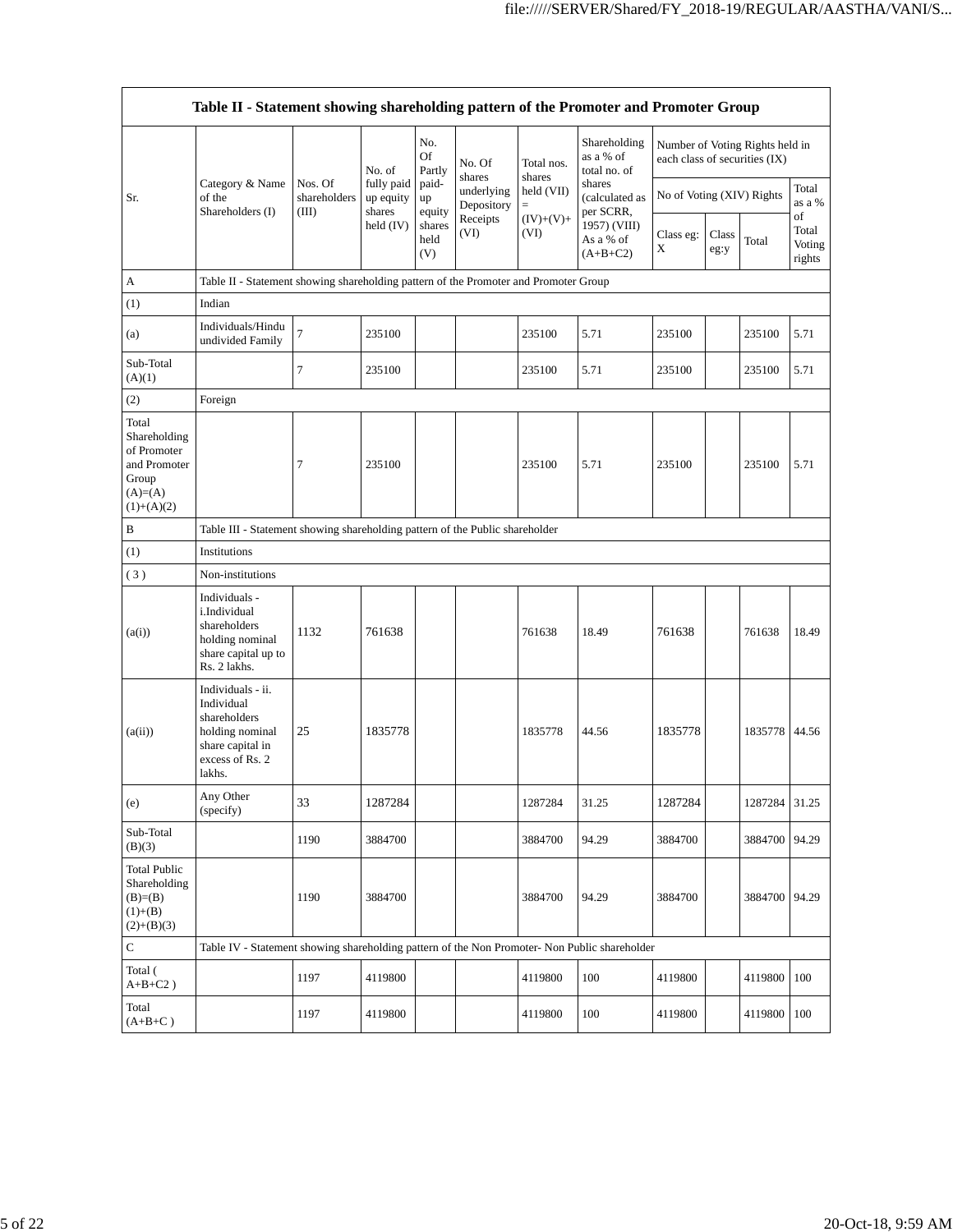| Table II - Statement showing shareholding pattern of the Promoter and Promoter Group     |                                                                             |                                                             |                                                                                                               |                                                                                                                                                                                        |            |                                                                |                                                                               |                                                                   |                                                         |  |  |  |  |
|------------------------------------------------------------------------------------------|-----------------------------------------------------------------------------|-------------------------------------------------------------|---------------------------------------------------------------------------------------------------------------|----------------------------------------------------------------------------------------------------------------------------------------------------------------------------------------|------------|----------------------------------------------------------------|-------------------------------------------------------------------------------|-------------------------------------------------------------------|---------------------------------------------------------|--|--|--|--|
| Sr.                                                                                      | No. Of Shares<br>Underlying<br>Outstanding<br>convertible<br>securities (X) | No. of Shares<br>Underlying<br>Outstanding<br>Warrants (Xi) | No. Of Shares<br>Underlying<br>Outstanding<br>convertible<br>securities and<br>No. Of<br>Warrants (Xi)<br>(a) | Shareholding, as a<br>% assuming full<br>conversion of<br>convertible<br>securities (as a<br>percentage of<br>diluted share<br>capital) $(XI)=$<br>$(VII)+(X)$ As a %<br>of $(A+B+C2)$ |            | Number of<br>Locked in<br>shares (XII)                         | Number of<br><b>Shares</b><br>pledged or<br>otherwise<br>encumbered<br>(XIII) |                                                                   | Number of<br>equity shares<br>held in<br>dematerialized |  |  |  |  |
|                                                                                          |                                                                             |                                                             |                                                                                                               |                                                                                                                                                                                        | No.<br>(a) | As a %<br>of total<br><b>Shares</b><br>$\text{held}(\text{b})$ | No.<br>(a)                                                                    | As a $\%$<br>of total<br><b>Shares</b><br>$\text{held}(\text{b})$ | form (XIV)                                              |  |  |  |  |
| A                                                                                        |                                                                             |                                                             |                                                                                                               | Table II - Statement showing shareholding pattern of the Promoter and Promoter Group                                                                                                   |            |                                                                |                                                                               |                                                                   |                                                         |  |  |  |  |
| (1)                                                                                      | Indian                                                                      |                                                             |                                                                                                               |                                                                                                                                                                                        |            |                                                                |                                                                               |                                                                   |                                                         |  |  |  |  |
| (a)                                                                                      |                                                                             |                                                             |                                                                                                               | 5.71                                                                                                                                                                                   |            |                                                                |                                                                               |                                                                   | 235100                                                  |  |  |  |  |
| Sub-Total<br>(A)(1)                                                                      |                                                                             |                                                             |                                                                                                               | 5.71                                                                                                                                                                                   |            |                                                                |                                                                               |                                                                   | 235100                                                  |  |  |  |  |
| (2)                                                                                      | Foreign                                                                     |                                                             |                                                                                                               |                                                                                                                                                                                        |            |                                                                |                                                                               |                                                                   |                                                         |  |  |  |  |
| Total<br>Shareholding of<br>Promoter and<br>Promoter Group<br>$(A)= (A)$<br>$(1)+(A)(2)$ |                                                                             |                                                             |                                                                                                               | 5.71                                                                                                                                                                                   |            |                                                                |                                                                               |                                                                   | 235100                                                  |  |  |  |  |
| $\, {\bf B}$                                                                             |                                                                             |                                                             |                                                                                                               | Table III - Statement showing shareholding pattern of the Public shareholder                                                                                                           |            |                                                                |                                                                               |                                                                   |                                                         |  |  |  |  |
| (1)                                                                                      | Institutions                                                                |                                                             |                                                                                                               |                                                                                                                                                                                        |            |                                                                |                                                                               |                                                                   |                                                         |  |  |  |  |
| (3)                                                                                      | Non-institutions                                                            |                                                             |                                                                                                               |                                                                                                                                                                                        |            |                                                                |                                                                               |                                                                   |                                                         |  |  |  |  |
| (a(i))                                                                                   |                                                                             |                                                             |                                                                                                               | 18.49                                                                                                                                                                                  |            |                                                                |                                                                               |                                                                   | 317568                                                  |  |  |  |  |
| (a(ii))                                                                                  |                                                                             |                                                             |                                                                                                               | 44.56                                                                                                                                                                                  |            |                                                                |                                                                               |                                                                   | 927078                                                  |  |  |  |  |
| (e)                                                                                      |                                                                             |                                                             |                                                                                                               | 31.25                                                                                                                                                                                  |            |                                                                |                                                                               |                                                                   | 1219854                                                 |  |  |  |  |
| Sub-Total<br>(B)(3)                                                                      |                                                                             |                                                             |                                                                                                               | 94.29                                                                                                                                                                                  |            |                                                                |                                                                               |                                                                   | 2464500                                                 |  |  |  |  |
| <b>Total Public</b><br>Shareholding<br>$(B)=(B)(1)+(B)$<br>$(2)+(B)(3)$                  |                                                                             |                                                             |                                                                                                               | 94.29                                                                                                                                                                                  |            |                                                                |                                                                               |                                                                   | 2464500                                                 |  |  |  |  |
| С                                                                                        |                                                                             |                                                             |                                                                                                               | Table IV - Statement showing shareholding pattern of the Non Promoter- Non Public shareholder                                                                                          |            |                                                                |                                                                               |                                                                   |                                                         |  |  |  |  |
| Total (<br>$A+B+C2$ )                                                                    |                                                                             |                                                             |                                                                                                               | 100                                                                                                                                                                                    |            |                                                                |                                                                               |                                                                   | 2699600                                                 |  |  |  |  |
| Total $(A+B+C)$                                                                          |                                                                             |                                                             |                                                                                                               | 100                                                                                                                                                                                    |            |                                                                |                                                                               |                                                                   | 2699600                                                 |  |  |  |  |

 $\mathsf{r}$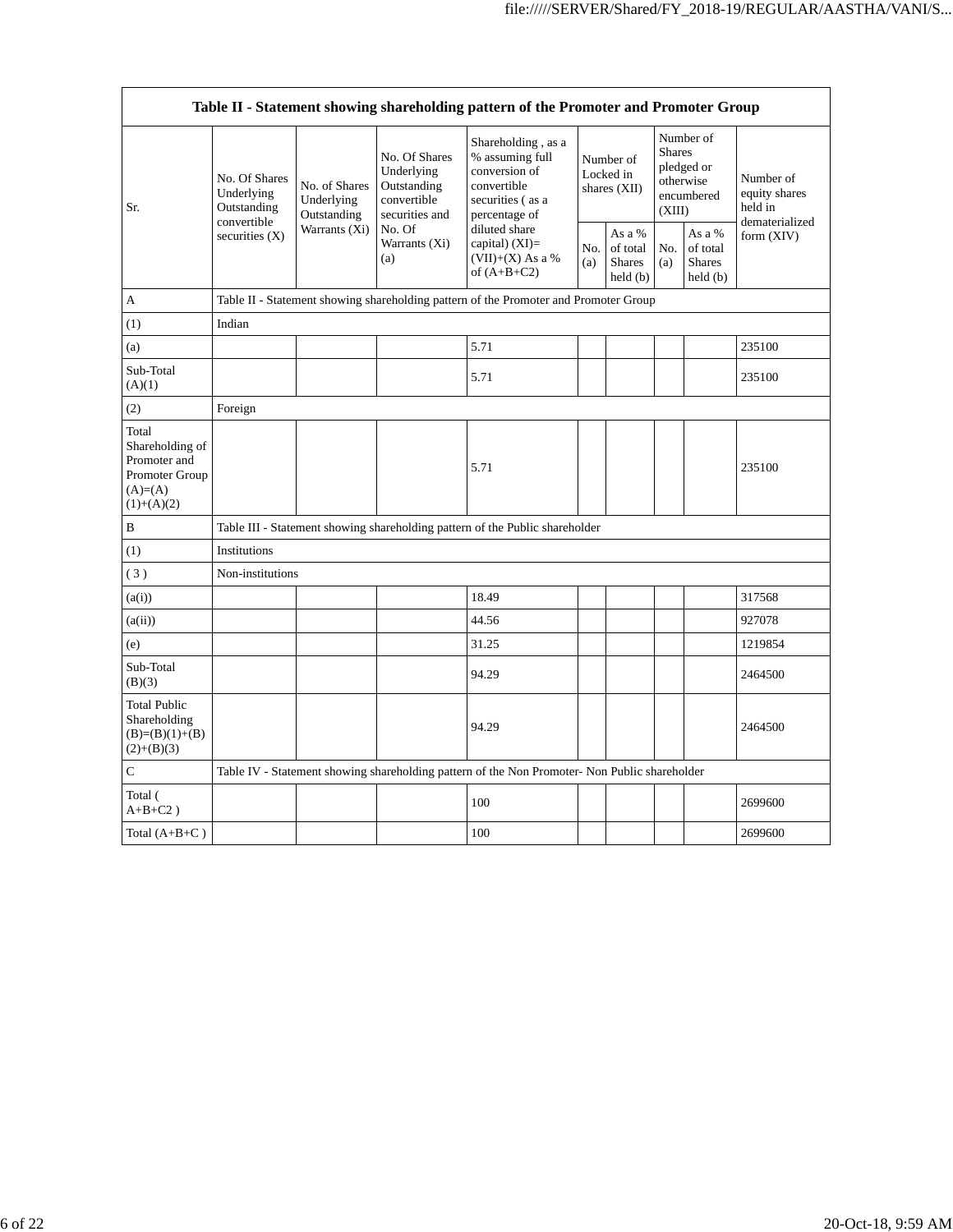| <b>Individuals/Hindu undivided Family</b>                                                                                                                                                  |                      |                                    |                                 |                                 |                                |                                |                                |  |  |  |  |
|--------------------------------------------------------------------------------------------------------------------------------------------------------------------------------------------|----------------------|------------------------------------|---------------------------------|---------------------------------|--------------------------------|--------------------------------|--------------------------------|--|--|--|--|
| Searial No.                                                                                                                                                                                | $\mathbf{1}$         | $\sqrt{2}$                         | 3                               | $\overline{4}$                  | 5                              | 6                              | $\tau$                         |  |  |  |  |
| Name of the<br>Shareholders (I)                                                                                                                                                            | OP<br><b>SUKHIJA</b> | <b>RAJ KANTA</b><br><b>SUKHIJA</b> | <b>GAURAV</b><br><b>SUKHIJA</b> | <b>RASHMI</b><br><b>SUKHIJA</b> | <b>NEELAM</b><br><b>BHATIA</b> | <b>KOMAL</b><br><b>SUKHIJA</b> | <b>GAURAV</b><br><b>BHATIA</b> |  |  |  |  |
| PAN(II)                                                                                                                                                                                    | AXSPS8696P           | AAWPK6240L                         | ARDPS5567Q                      | BBFPS8321F                      | AFCPB0391Q                     | ALHPM7231R                     | AFZPB0749K                     |  |  |  |  |
| No. of fully paid<br>up equity shares<br>held (IV)                                                                                                                                         | 59400                | 59200                              | 59000                           | 29000                           | 9800                           | 9500                           | 9200                           |  |  |  |  |
| No. Of Partly paid-<br>up equity shares<br>held (V)                                                                                                                                        |                      |                                    |                                 |                                 |                                |                                |                                |  |  |  |  |
| No. Of shares<br>underlying<br>Depository<br>Receipts (VI)                                                                                                                                 |                      |                                    |                                 |                                 |                                |                                |                                |  |  |  |  |
| Total nos. shares<br>held $(VII) =$<br>$(IV)+(V)+(VI)$                                                                                                                                     | 59400                | 59200                              | 59000                           | 29000                           | 9800                           | 9500                           | 9200                           |  |  |  |  |
| Shareholding as a<br>% of total no. of<br>shares (calculated<br>as per SCRR,<br>1957) (VIII) As a<br>% of $(A+B+C2)$                                                                       | 1.44                 | 1.44                               | 1.43                            | 0.7                             | 0.24                           | 0.23                           | 0.22                           |  |  |  |  |
| Number of Voting Rights held in each class of securities (IX)                                                                                                                              |                      |                                    |                                 |                                 |                                |                                |                                |  |  |  |  |
| Class eg:X                                                                                                                                                                                 | 59400                | 59200                              | 59000                           | 29000                           | 9800                           | 9500                           | 9200                           |  |  |  |  |
| Class eg:y                                                                                                                                                                                 |                      |                                    |                                 |                                 |                                |                                |                                |  |  |  |  |
| Total                                                                                                                                                                                      | 59400                | 59200                              | 59000                           | 29000                           | 9800                           | 9500                           | 9200                           |  |  |  |  |
| Total as a % of<br><b>Total Voting rights</b>                                                                                                                                              | 1.44                 | 1.44                               | 1.43                            | 0.7                             | 0.24                           | 0.23                           | 0.22                           |  |  |  |  |
| No. Of Shares<br>Underlying<br>Outstanding<br>convertible<br>securities $(X)$                                                                                                              |                      |                                    |                                 |                                 |                                |                                |                                |  |  |  |  |
| No. of Shares<br>Underlying<br>Outstanding<br>Warrants (Xi)                                                                                                                                |                      |                                    |                                 |                                 |                                |                                |                                |  |  |  |  |
| No. Of Shares<br>Underlying<br>Outstanding<br>convertible<br>securities and No.<br>Of Warrants (Xi)<br>(a)                                                                                 |                      |                                    |                                 |                                 |                                |                                |                                |  |  |  |  |
| Shareholding, as a<br>% assuming full<br>conversion of<br>convertible<br>securities (as a<br>percentage of<br>diluted share<br>capital) $(XI)=$<br>$(VII)+(Xi)(a)$ As a<br>% of $(A+B+C2)$ | 1.44                 | 1.44                               | 1.43                            | 0.7                             | 0.24                           | 0.23                           | 0.22                           |  |  |  |  |
| Number of Locked in shares (XII)                                                                                                                                                           |                      |                                    |                                 |                                 |                                |                                |                                |  |  |  |  |
| No. (a)                                                                                                                                                                                    |                      |                                    |                                 |                                 |                                |                                |                                |  |  |  |  |
| As a % of total<br>Shares held (b)                                                                                                                                                         |                      |                                    |                                 |                                 |                                |                                |                                |  |  |  |  |
| Number of Shares pledged or otherwise encumbered (XIII)                                                                                                                                    |                      |                                    |                                 |                                 |                                |                                |                                |  |  |  |  |
| No. (a)                                                                                                                                                                                    |                      |                                    |                                 |                                 |                                |                                |                                |  |  |  |  |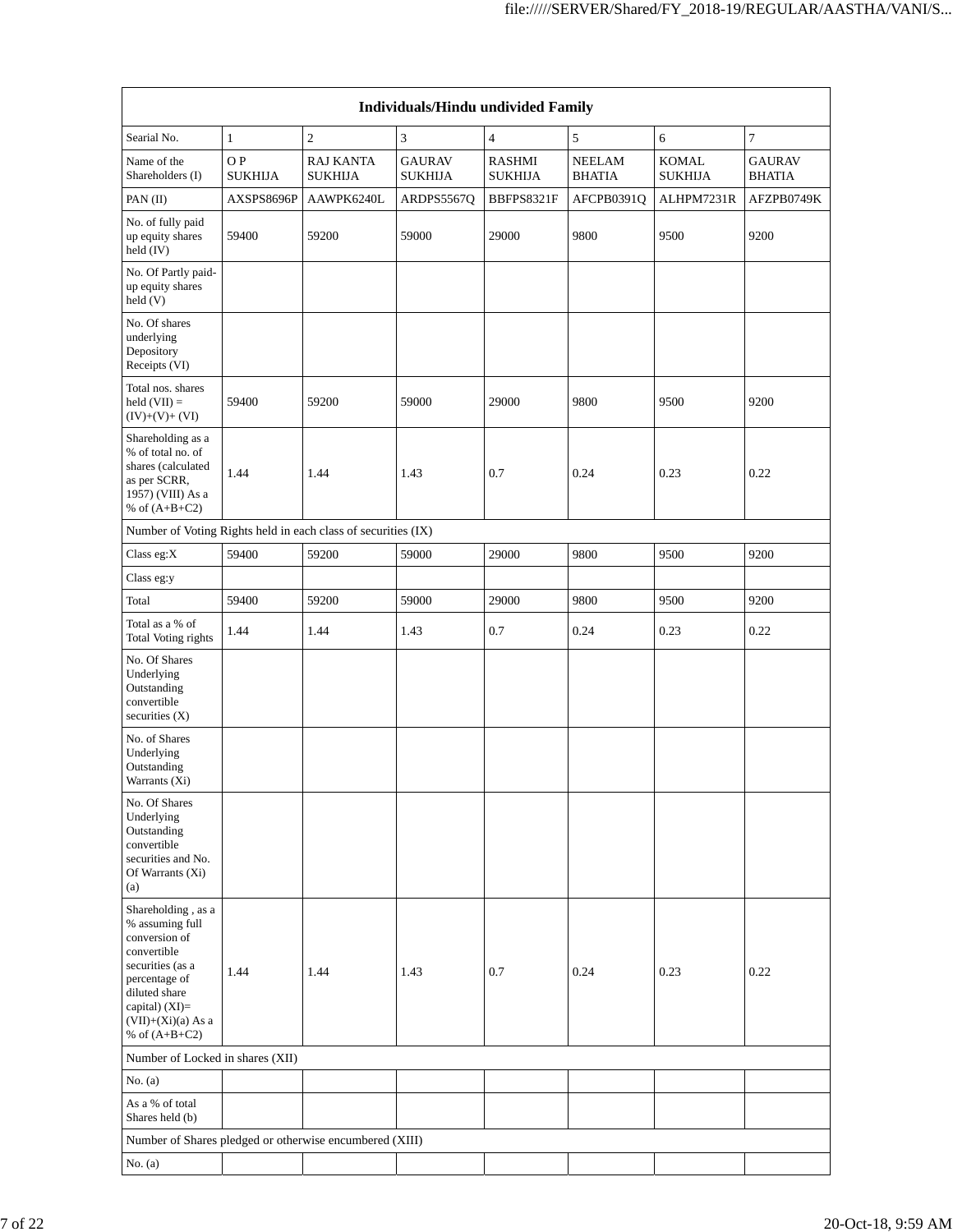| As a % of total<br>Shares held (b)                                   |          |          |          |          |          |          |          |  |  |
|----------------------------------------------------------------------|----------|----------|----------|----------|----------|----------|----------|--|--|
| Number of equity<br>shares held in<br>dematerialized<br>form $(XIV)$ | 59400    | 59200    | 59000    | 29000    | 9800     | 9500     | 9200     |  |  |
| Reason for not providing PAN                                         |          |          |          |          |          |          |          |  |  |
| Reason for not<br>providing PAN                                      |          |          |          |          |          |          |          |  |  |
| Shareholder type                                                     | Promoter | Promoter | Promoter | Promoter | Promoter | Promoter | Promoter |  |  |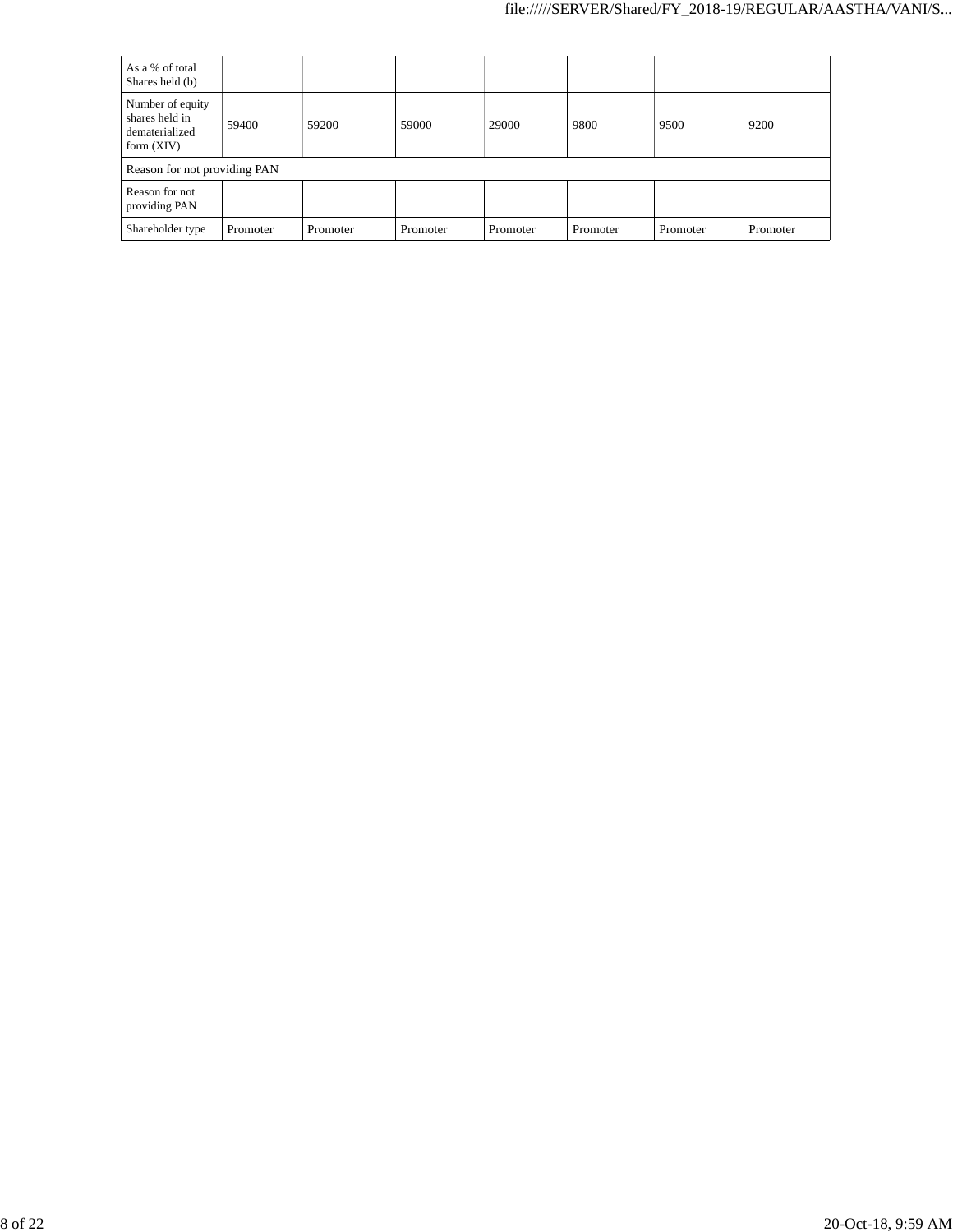|                                                                                                                                                                                          | Individuals/Hindu undivided Family                            |  |  |  |  |  |  |  |  |  |  |
|------------------------------------------------------------------------------------------------------------------------------------------------------------------------------------------|---------------------------------------------------------------|--|--|--|--|--|--|--|--|--|--|
| Searial No.                                                                                                                                                                              |                                                               |  |  |  |  |  |  |  |  |  |  |
| Name of the<br>Shareholders (I)                                                                                                                                                          | Click here to go back                                         |  |  |  |  |  |  |  |  |  |  |
| PAN(II)                                                                                                                                                                                  | Total                                                         |  |  |  |  |  |  |  |  |  |  |
| No. of fully paid<br>up equity shares<br>held (IV)                                                                                                                                       | 235100                                                        |  |  |  |  |  |  |  |  |  |  |
| No. Of Partly paid-<br>up equity shares<br>held(V)                                                                                                                                       |                                                               |  |  |  |  |  |  |  |  |  |  |
| No. Of shares<br>underlying<br>Depository<br>Receipts (VI)                                                                                                                               |                                                               |  |  |  |  |  |  |  |  |  |  |
| Total nos. shares<br>held $(VII) =$<br>$(IV)+(V)+(VI)$                                                                                                                                   | 235100                                                        |  |  |  |  |  |  |  |  |  |  |
| Shareholding as a<br>% of total no. of<br>shares (calculated<br>as per SCRR,<br>1957) (VIII) As a<br>% of $(A+B+C2)$                                                                     | 5.71                                                          |  |  |  |  |  |  |  |  |  |  |
|                                                                                                                                                                                          | Number of Voting Rights held in each class of securities (IX) |  |  |  |  |  |  |  |  |  |  |
| Class eg:X                                                                                                                                                                               | 235100                                                        |  |  |  |  |  |  |  |  |  |  |
| Class eg:y                                                                                                                                                                               |                                                               |  |  |  |  |  |  |  |  |  |  |
| Total                                                                                                                                                                                    | 235100                                                        |  |  |  |  |  |  |  |  |  |  |
| Total as a % of<br><b>Total Voting rights</b>                                                                                                                                            | 5.71                                                          |  |  |  |  |  |  |  |  |  |  |
| No. Of Shares<br>Underlying<br>Outstanding<br>convertible<br>securities $(X)$                                                                                                            |                                                               |  |  |  |  |  |  |  |  |  |  |
| No. of Shares<br>Underlying<br>Outstanding<br>Warrants (Xi)                                                                                                                              |                                                               |  |  |  |  |  |  |  |  |  |  |
| No. Of Shares<br>Underlying<br>Outstanding<br>convertible<br>securities and No.<br>Of Warrants (Xi)<br>(a)                                                                               |                                                               |  |  |  |  |  |  |  |  |  |  |
| Shareholding, as a<br>% assuming full<br>conversion of<br>convertible<br>securities (as a<br>percentage of<br>diluted share<br>capital) (XI)=<br>$(VII)+(Xi)(a) As a$<br>% of $(A+B+C2)$ | 5.71                                                          |  |  |  |  |  |  |  |  |  |  |
| Number of Locked in shares (XII)                                                                                                                                                         |                                                               |  |  |  |  |  |  |  |  |  |  |
| No. $(a)$                                                                                                                                                                                |                                                               |  |  |  |  |  |  |  |  |  |  |
| As a % of total<br>Shares held (b)                                                                                                                                                       |                                                               |  |  |  |  |  |  |  |  |  |  |
|                                                                                                                                                                                          | Number of Shares pledged or otherwise encumbered (XIII)       |  |  |  |  |  |  |  |  |  |  |
| No. $(a)$                                                                                                                                                                                |                                                               |  |  |  |  |  |  |  |  |  |  |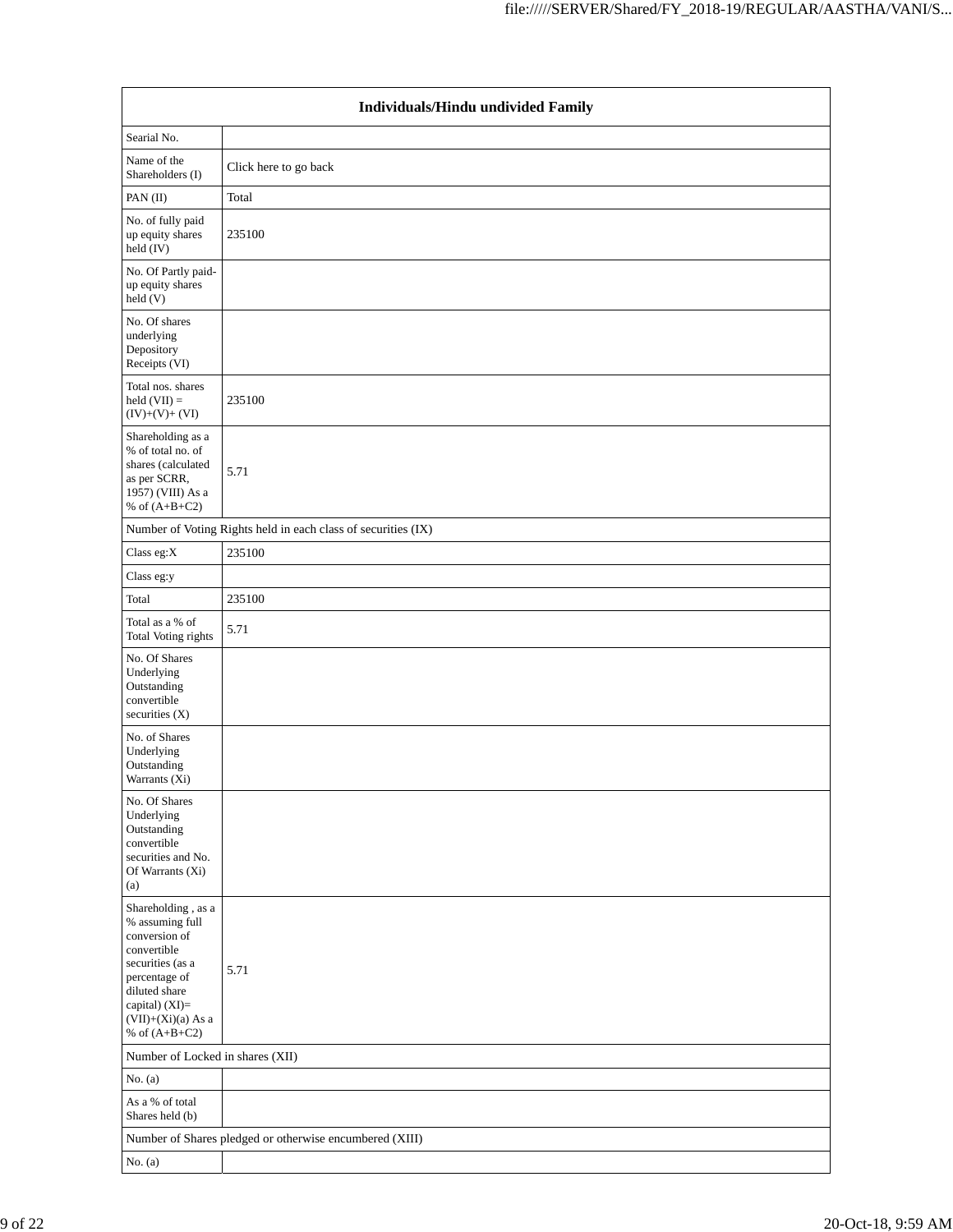| As a % of total<br>Shares held (b)                                   |                              |  |  |  |  |  |  |  |  |
|----------------------------------------------------------------------|------------------------------|--|--|--|--|--|--|--|--|
| Number of equity<br>shares held in<br>dematerialized<br>form $(XIV)$ | 235100                       |  |  |  |  |  |  |  |  |
|                                                                      | Reason for not providing PAN |  |  |  |  |  |  |  |  |
| Reason for not<br>providing PAN                                      |                              |  |  |  |  |  |  |  |  |
| Shareholder type                                                     |                              |  |  |  |  |  |  |  |  |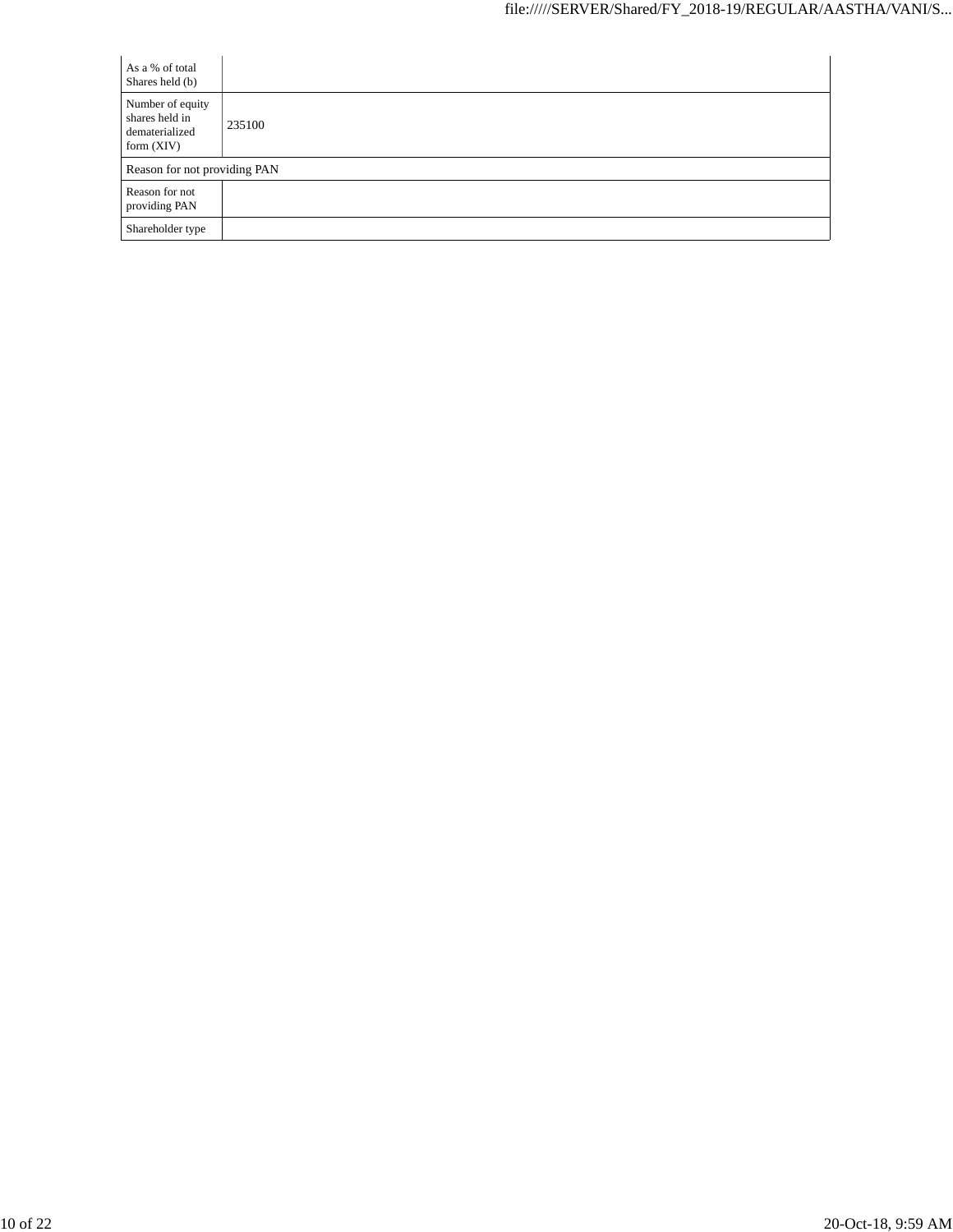|                                                                                                                                                                                        |                               |                                 | Individuals - ii. Individual shareholders holding nominal share capital in excess of Rs. 2 lakhs. |                         |                                |                              |                                                |
|----------------------------------------------------------------------------------------------------------------------------------------------------------------------------------------|-------------------------------|---------------------------------|---------------------------------------------------------------------------------------------------|-------------------------|--------------------------------|------------------------------|------------------------------------------------|
| Searial No.                                                                                                                                                                            | $\mathbf{1}$                  | $\overline{\mathbf{c}}$         | 3                                                                                                 | $\overline{4}$          | 5                              | 6                            | $\overline{7}$                                 |
| Name of the<br>Shareholders (I)                                                                                                                                                        | <b>TARSEM</b><br><b>SINGH</b> | <b>JITENDER</b><br><b>KUMAR</b> | <b>SUKHDEV</b><br><b>SINGH</b><br><b>DHILLON</b>                                                  | PRADEEP<br><b>KUMAR</b> | <b>SANJEEV</b><br><b>KUMAR</b> | <b>VIJAY</b><br><b>KUMAR</b> | <b>HARDEEP</b><br><b>SINGH</b><br><b>WAHLA</b> |
| PAN(II)                                                                                                                                                                                | BQXPS7016N                    | AQGPK9865P                      | ZZZZZ9999Z                                                                                        | AQGPK9717L              | AQLPK9076B                     | AQGPK9864N                   | AARPW7993D                                     |
| No. of fully paid<br>up equity shares<br>held $(IV)$                                                                                                                                   | 110000                        | 110000                          | 110000                                                                                            | 110000                  | 110000                         | 100000                       | 100000                                         |
| No. Of Partly paid-<br>up equity shares<br>held(V)                                                                                                                                     |                               |                                 |                                                                                                   |                         |                                |                              |                                                |
| No. Of shares<br>underlying<br>Depository<br>Receipts (VI)                                                                                                                             |                               |                                 |                                                                                                   |                         |                                |                              |                                                |
| Total nos. shares<br>held $(VII) =$<br>$(IV)+(V)+(VI)$                                                                                                                                 | 110000                        | 110000                          | 110000                                                                                            | 110000                  | 110000                         | 100000                       | 100000                                         |
| Shareholding as a<br>% of total no. of<br>shares (calculated<br>as per SCRR,<br>1957) (VIII) As a<br>% of $(A+B+C2)$                                                                   | 2.67                          | 2.67                            | 2.67                                                                                              | 2.67                    | 2.67                           | 2.43                         | 2.43                                           |
| Number of Voting Rights held in each class of securities (IX)                                                                                                                          |                               |                                 |                                                                                                   |                         |                                |                              |                                                |
| Class eg: X                                                                                                                                                                            | 110000                        | 110000                          | 110000                                                                                            | 110000                  | 110000                         | 100000                       | 100000                                         |
| Class eg:y                                                                                                                                                                             |                               |                                 |                                                                                                   |                         |                                |                              |                                                |
| Total                                                                                                                                                                                  | 110000                        | 110000                          | 110000                                                                                            | 110000                  | 110000                         | 100000                       | 100000                                         |
| Total as a % of<br><b>Total Voting rights</b>                                                                                                                                          | 2.67                          | 2.67                            | 2.67                                                                                              | 2.67                    | 2.67                           | 2.43                         | 2.43                                           |
| No. Of Shares<br>Underlying<br>Outstanding<br>convertible<br>securities $(X)$                                                                                                          |                               |                                 |                                                                                                   |                         |                                |                              |                                                |
| No. of Shares<br>Underlying<br>Outstanding<br>Warrants (Xi)                                                                                                                            |                               |                                 |                                                                                                   |                         |                                |                              |                                                |
| No. Of Shares<br>Underlying<br>Outstanding<br>convertible<br>securities and No.<br>Of Warrants (Xi)<br>(a)                                                                             |                               |                                 |                                                                                                   |                         |                                |                              |                                                |
| Shareholding, as a<br>% assuming full<br>conversion of<br>convertible<br>securities (as a<br>percentage of<br>diluted share<br>capital) $(XI)=$<br>$(VII)+(X)$ As a %<br>of $(A+B+C2)$ | 2.67                          | 2.67                            | 2.67                                                                                              | 2.67                    | 2.67                           | 2.43                         | 2.43                                           |
| Number of Locked in shares (XII)                                                                                                                                                       |                               |                                 |                                                                                                   |                         |                                |                              |                                                |
| No. (a)                                                                                                                                                                                |                               |                                 |                                                                                                   |                         |                                |                              |                                                |
| As a % of total<br>Shares held (b)                                                                                                                                                     |                               |                                 |                                                                                                   |                         |                                |                              |                                                |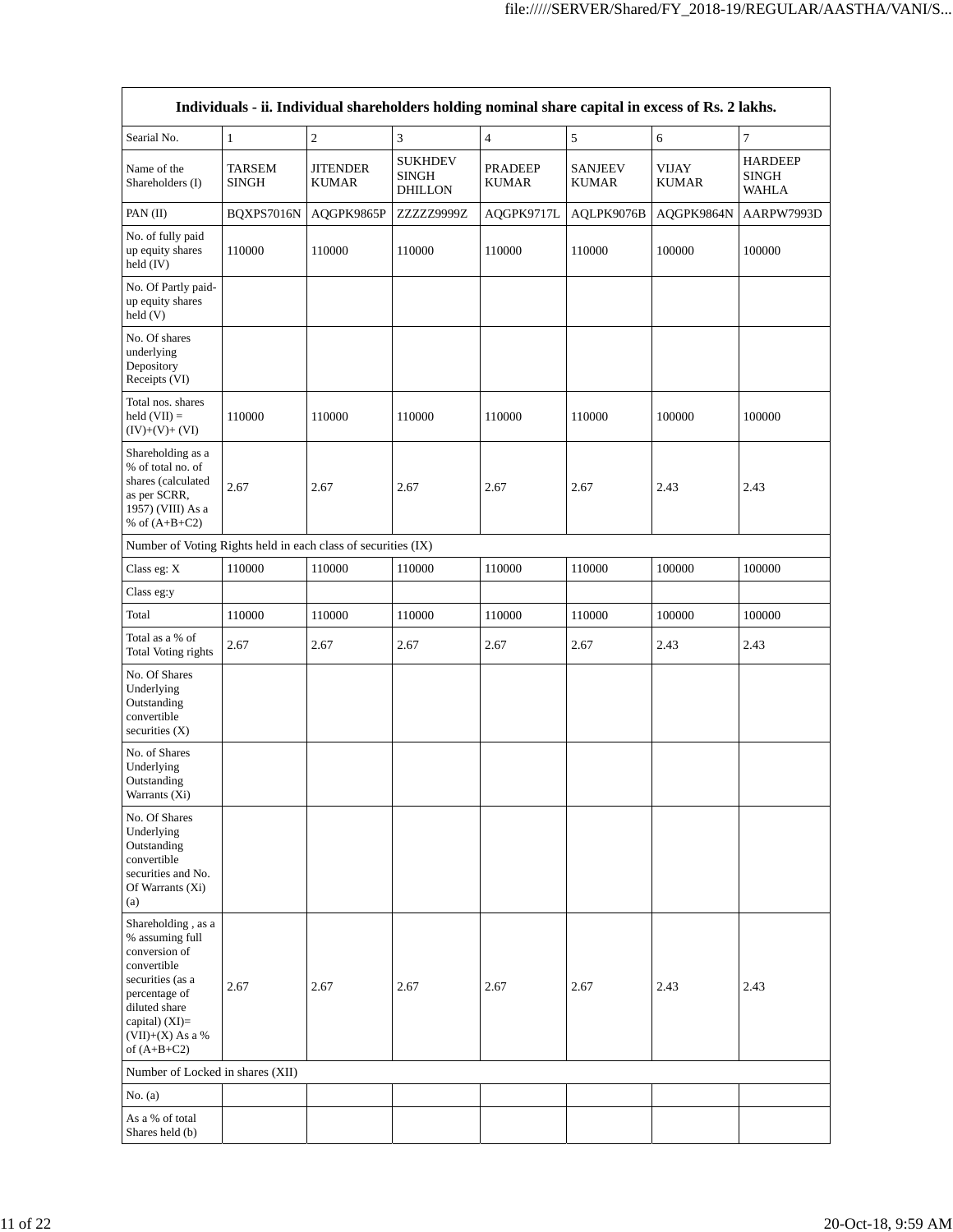| Number of equity<br>shares held in<br>dematerialized<br>form $(XIV)$ | 110000 | 110000 | 0                            | $\theta$ | $\overline{0}$ | 100000 | 100000 |  |  |  |
|----------------------------------------------------------------------|--------|--------|------------------------------|----------|----------------|--------|--------|--|--|--|
| Reason for not providing PAN                                         |        |        |                              |          |                |        |        |  |  |  |
| Reason for not<br>providing PAN                                      |        |        | Textual<br>Information $(1)$ |          |                |        |        |  |  |  |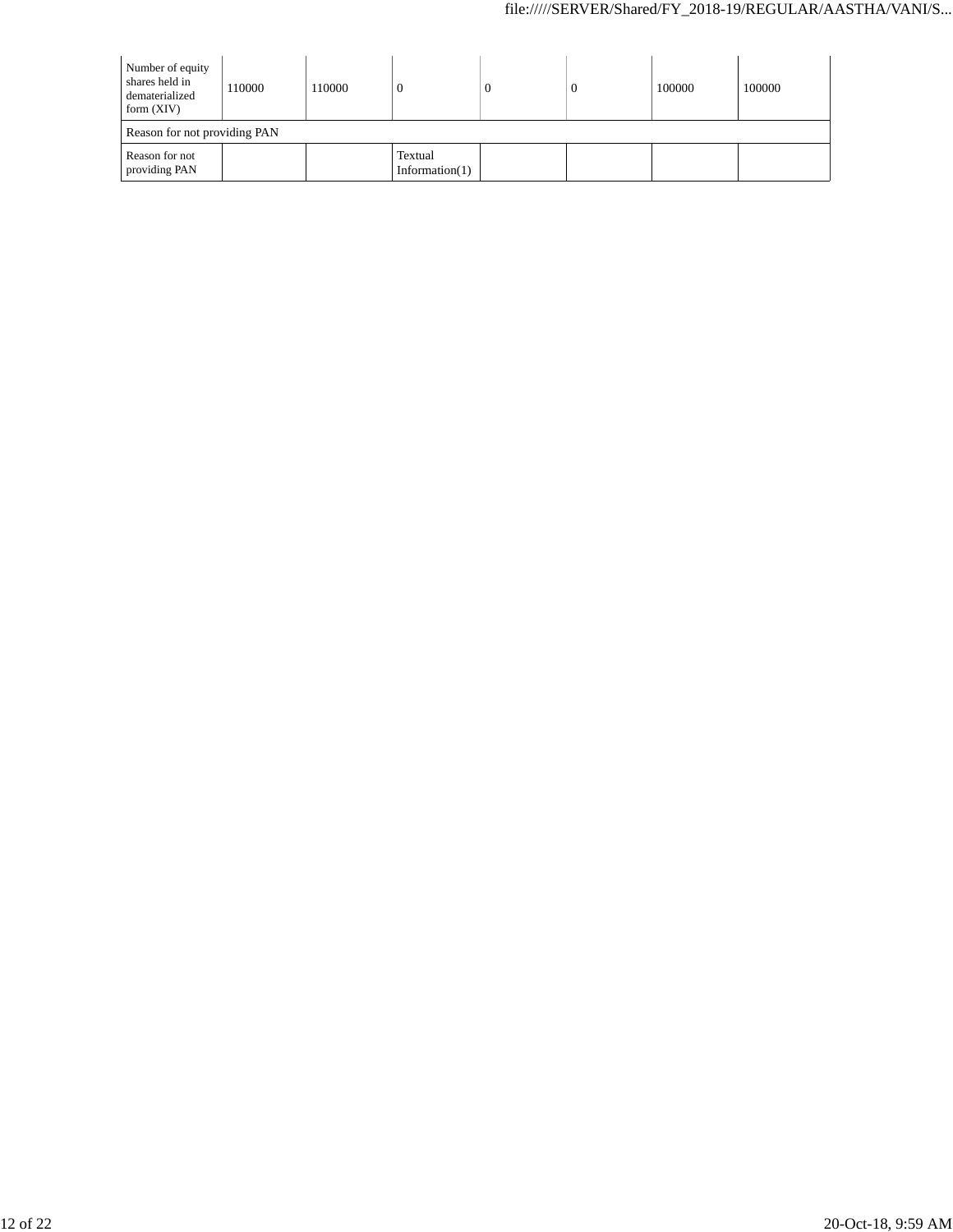|                                                                                                                                                                                      |                                |                              | Individuals - ii. Individual shareholders holding nominal share capital in excess of Rs. 2 lakhs. |                               |                                |                                 |                                |
|--------------------------------------------------------------------------------------------------------------------------------------------------------------------------------------|--------------------------------|------------------------------|---------------------------------------------------------------------------------------------------|-------------------------------|--------------------------------|---------------------------------|--------------------------------|
| Searial No.                                                                                                                                                                          | 8                              | 9                            | 10                                                                                                | 11                            | 12                             | 13                              | 14                             |
| Name of the<br>Shareholders (I)                                                                                                                                                      | <b>SURJEET</b><br><b>SINGH</b> | <b>BOHAR</b><br><b>SINGH</b> | <b>BALJINDER</b><br><b>KAUR</b>                                                                   | <b>HARMEET</b><br><b>GHAI</b> | <b>KAMALJIT</b><br><b>GHAI</b> | <b>SATWANTI</b><br><b>BAJAJ</b> | <b>HERIKA</b><br><b>NARANG</b> |
| PAN(II)                                                                                                                                                                              | BEBPS1102R                     | BEMPS0144E                   | AQMPK8957G                                                                                        | AGOPG7932M                    | AGFPG1592E                     | AASPB4178Q                      | AHJPA5543N                     |
| No. of fully paid<br>up equity shares<br>held $(IV)$                                                                                                                                 | 100000                         | 100000                       | 100000                                                                                            | 76800                         | 76800                          | 76800                           | 50000                          |
| No. Of Partly paid-<br>up equity shares<br>held(V)                                                                                                                                   |                                |                              |                                                                                                   |                               |                                |                                 |                                |
| No. Of shares<br>underlying<br>Depository<br>Receipts (VI)                                                                                                                           |                                |                              |                                                                                                   |                               |                                |                                 |                                |
| Total nos. shares<br>held $(VII) =$<br>$(IV)+(V)+(VI)$                                                                                                                               | 100000                         | 100000                       | 100000                                                                                            | 76800                         | 76800                          | 76800                           | 50000                          |
| Shareholding as a<br>% of total no. of<br>shares (calculated<br>as per SCRR,<br>1957) (VIII) As a<br>% of $(A+B+C2)$                                                                 | 2.43                           | 2.43                         | 2.43                                                                                              | 1.86                          | 1.86                           | 1.86                            | 1.21                           |
| Number of Voting Rights held in each class of securities (IX)                                                                                                                        |                                |                              |                                                                                                   |                               |                                |                                 |                                |
| Class eg: X                                                                                                                                                                          | 100000                         | 100000                       | 100000                                                                                            | 76800                         | 76800                          | 76800                           | 50000                          |
| Class eg:y                                                                                                                                                                           |                                |                              |                                                                                                   |                               |                                |                                 |                                |
| Total                                                                                                                                                                                | 100000                         | 100000                       | 100000                                                                                            | 76800                         | 76800                          | 76800                           | 50000                          |
| Total as a % of<br><b>Total Voting rights</b>                                                                                                                                        | 2.43                           | 2.43                         | 2.43                                                                                              | 1.86                          | 1.86                           | 1.86                            | 1.21                           |
| No. Of Shares<br>Underlying<br>Outstanding<br>convertible<br>securities $(X)$                                                                                                        |                                |                              |                                                                                                   |                               |                                |                                 |                                |
| No. of Shares<br>Underlying<br>Outstanding<br>Warrants (Xi)                                                                                                                          |                                |                              |                                                                                                   |                               |                                |                                 |                                |
| No. Of Shares<br>Underlying<br>Outstanding<br>convertible<br>securities and No.<br>Of Warrants (Xi)<br>(a)                                                                           |                                |                              |                                                                                                   |                               |                                |                                 |                                |
| Shareholding, as a<br>% assuming full<br>conversion of<br>convertible<br>securities (as a<br>percentage of<br>diluted share<br>capital) (XI)=<br>$(VII)+(X)$ As a %<br>of $(A+B+C2)$ | 2.43                           | 2.43                         | 2.43                                                                                              | 1.86                          | 1.86                           | 1.86                            | 1.21                           |
| Number of Locked in shares (XII)                                                                                                                                                     |                                |                              |                                                                                                   |                               |                                |                                 |                                |
| No. (a)                                                                                                                                                                              |                                |                              |                                                                                                   |                               |                                |                                 |                                |
| As a % of total<br>Shares held (b)                                                                                                                                                   |                                |                              |                                                                                                   |                               |                                |                                 |                                |
| Number of equity<br>shares held in                                                                                                                                                   | 0                              | $\boldsymbol{0}$             | $\mathbf{0}$                                                                                      | $\boldsymbol{0}$              | $\boldsymbol{0}$               | 76800                           | 50000                          |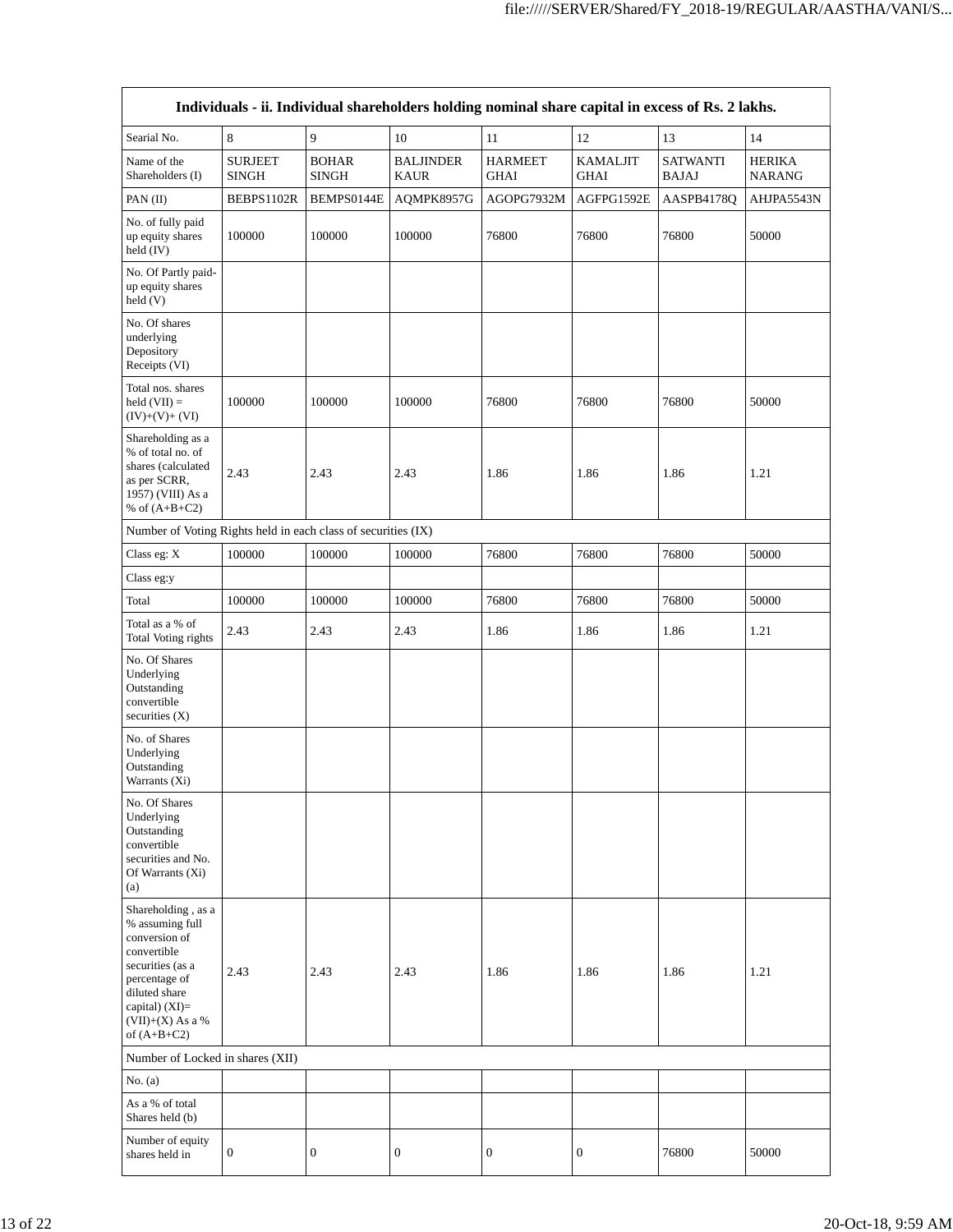| dematerialized<br>form $(XIV)$  |  |  |  |  |
|---------------------------------|--|--|--|--|
| Reason for not providing PAN    |  |  |  |  |
| Reason for not<br>providing PAN |  |  |  |  |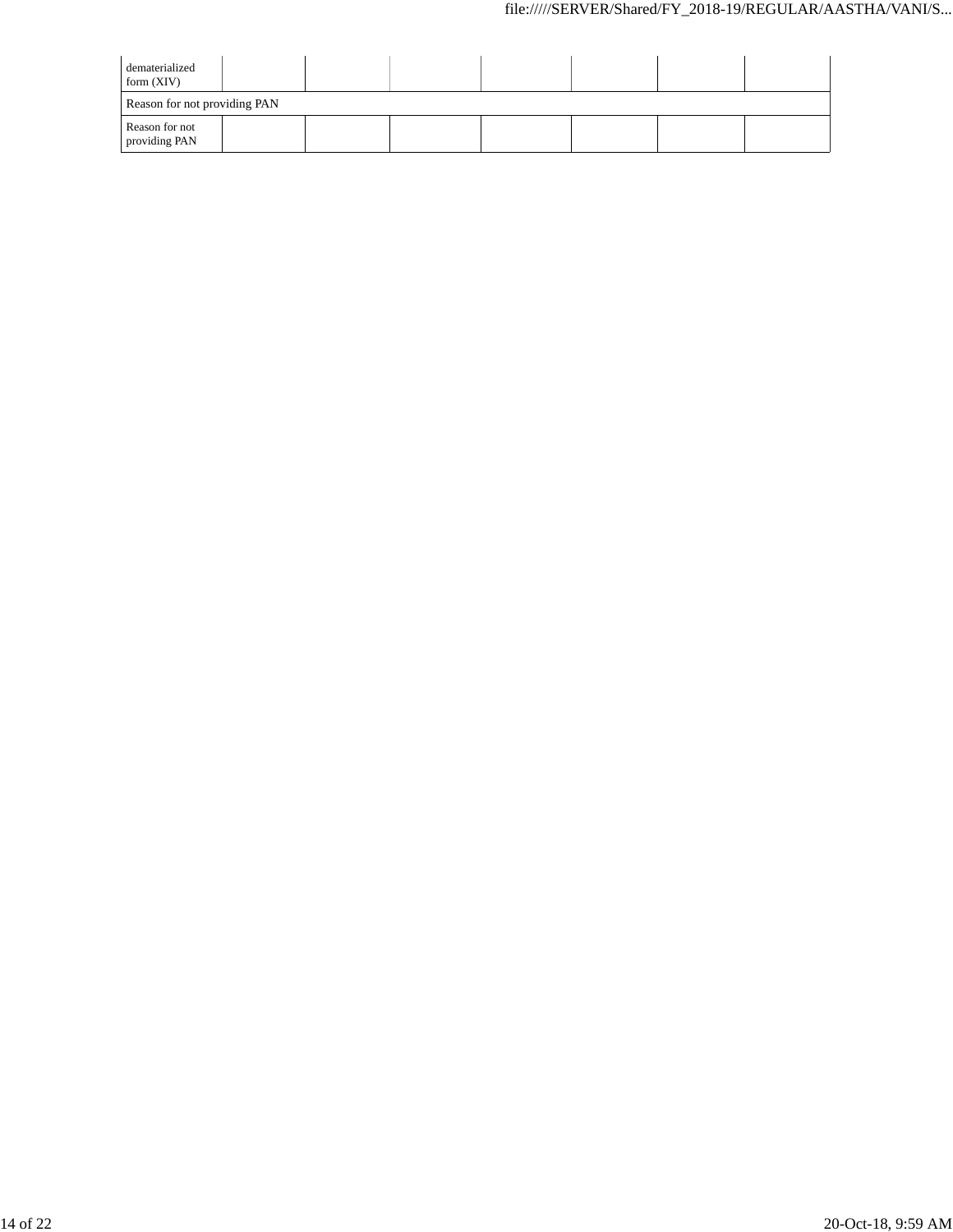| Individuals - ii. Individual shareholders holding nominal share capital in excess of Rs. 2 lakhs.                                                                                      |                               |                               |                               |                               |                                |                                 |                                                  |
|----------------------------------------------------------------------------------------------------------------------------------------------------------------------------------------|-------------------------------|-------------------------------|-------------------------------|-------------------------------|--------------------------------|---------------------------------|--------------------------------------------------|
| Searial No.                                                                                                                                                                            | 15                            | 16                            | 17                            | 18                            | 19                             | 20                              | 21                                               |
| Name of the<br>Shareholders (I)                                                                                                                                                        | <b>GEETA</b><br><b>CHADHA</b> | <b>MANAN</b><br><b>NARANG</b> | <b>MANSI</b><br><b>NARANG</b> | <b>RAJIV</b><br><b>CHADHA</b> | <b>NAVEEN</b><br><b>NARANG</b> | <b>SUMITRA</b><br><b>NARANG</b> | <b>SATISH</b><br><b>CHANDER</b><br><b>NARANG</b> |
| $PAN$ (II)                                                                                                                                                                             | AGGPC0379Q                    | ACJPN9853B                    | ABTPN4637N                    | AAFPC2849C                    | AADPN0344D                     | AADPN0343E                      | AAAPN0874H                                       |
| No. of fully paid<br>up equity shares<br>held (IV)                                                                                                                                     | 50000                         | 50000                         | 50000                         | 50000                         | 50000                          | 50000                           | 50000                                            |
| No. Of Partly paid-<br>up equity shares<br>held (V)                                                                                                                                    |                               |                               |                               |                               |                                |                                 |                                                  |
| No. Of shares<br>underlying<br>Depository<br>Receipts (VI)                                                                                                                             |                               |                               |                               |                               |                                |                                 |                                                  |
| Total nos. shares<br>held $(VII) =$<br>$(IV)+(V)+(VI)$                                                                                                                                 | 50000                         | 50000                         | 50000                         | 50000                         | 50000                          | 50000                           | 50000                                            |
| Shareholding as a<br>% of total no. of<br>shares (calculated<br>as per SCRR,<br>1957) (VIII) As a<br>% of $(A+B+C2)$                                                                   | 1.21                          | 1.21                          | 1.21                          | 1.21                          | 1.21                           | 1.21                            | 1.21                                             |
| Number of Voting Rights held in each class of securities (IX)                                                                                                                          |                               |                               |                               |                               |                                |                                 |                                                  |
| Class eg: X                                                                                                                                                                            | 50000                         | 50000                         | 50000                         | 50000                         | 50000                          | 50000                           | 50000                                            |
| Class eg:y                                                                                                                                                                             |                               |                               |                               |                               |                                |                                 |                                                  |
| Total                                                                                                                                                                                  | 50000                         | 50000                         | 50000                         | 50000                         | 50000                          | 50000                           | 50000                                            |
| Total as a % of<br><b>Total Voting rights</b>                                                                                                                                          | 1.21                          | 1.21                          | 1.21                          | 1.21                          | 1.21                           | 1.21                            | 1.21                                             |
| No. Of Shares<br>Underlying<br>Outstanding<br>convertible<br>securities $(X)$                                                                                                          |                               |                               |                               |                               |                                |                                 |                                                  |
| No. of Shares<br>Underlying<br>Outstanding<br>Warrants (Xi)                                                                                                                            |                               |                               |                               |                               |                                |                                 |                                                  |
| No. Of Shares<br>Underlying<br>Outstanding<br>convertible<br>securities and No.<br>Of Warrants (Xi)<br>(a)                                                                             |                               |                               |                               |                               |                                |                                 |                                                  |
| Shareholding, as a<br>% assuming full<br>conversion of<br>convertible<br>securities (as a<br>percentage of<br>diluted share<br>capital) $(XI)=$<br>$(VII)+(X)$ As a %<br>of $(A+B+C2)$ | 1.21                          | 1.21                          | 1.21                          | 1.21                          | 1.21                           | 1.21                            | 1.21                                             |
| Number of Locked in shares (XII)                                                                                                                                                       |                               |                               |                               |                               |                                |                                 |                                                  |
| No. (a)                                                                                                                                                                                |                               |                               |                               |                               |                                |                                 |                                                  |
| As a % of total<br>Shares held (b)                                                                                                                                                     |                               |                               |                               |                               |                                |                                 |                                                  |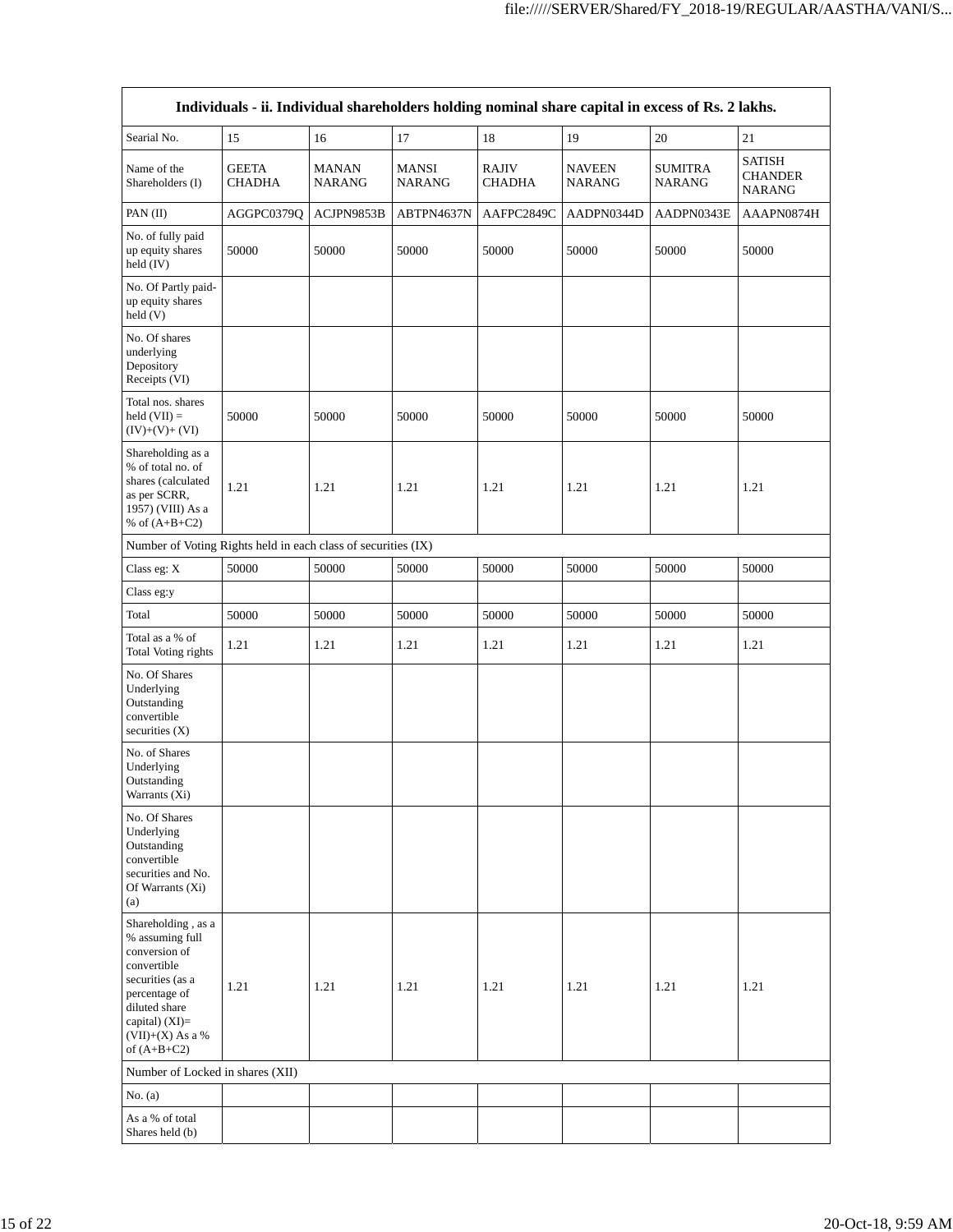| Number of equity<br>shares held in<br>dematerialized<br>form $(XIV)$ | 50000                        | 50000 | 50000 | 50000 | 50000 | 50000 | 50000 |  |
|----------------------------------------------------------------------|------------------------------|-------|-------|-------|-------|-------|-------|--|
|                                                                      | Reason for not providing PAN |       |       |       |       |       |       |  |
| Reason for not<br>providing PAN                                      |                              |       |       |       |       |       |       |  |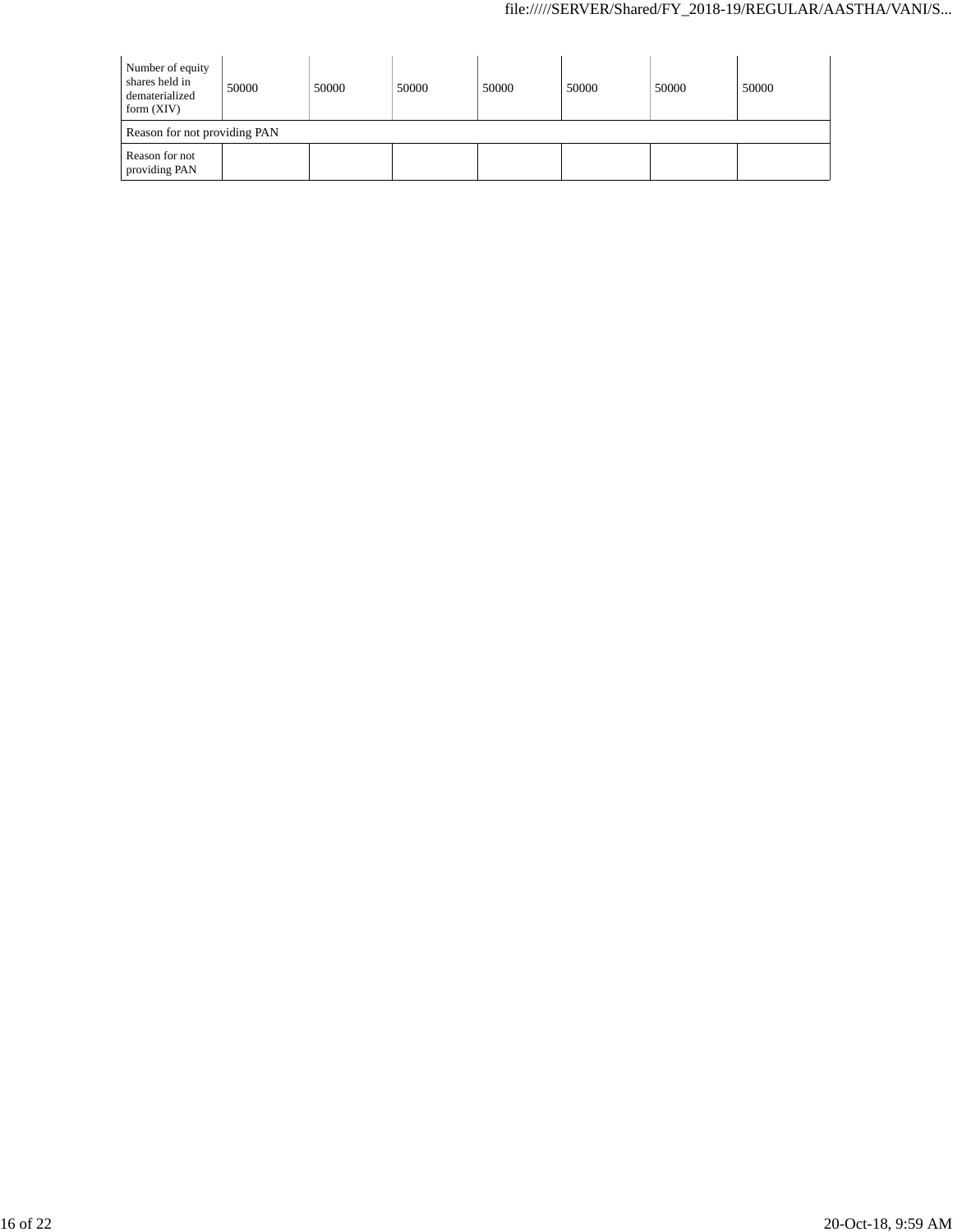| Individuals - ii. Individual shareholders holding nominal share capital in excess of Rs. 2 lakhs.                                                                                    |                                                               |                      |                       |  |  |  |
|--------------------------------------------------------------------------------------------------------------------------------------------------------------------------------------|---------------------------------------------------------------|----------------------|-----------------------|--|--|--|
| Searial No.                                                                                                                                                                          | $22\,$                                                        | 23                   |                       |  |  |  |
| Name of the<br>Shareholders (I)                                                                                                                                                      | <b>BHALINDER GHAI</b>                                         | ROMESH CHANDER BAJAJ | Click here to go back |  |  |  |
| PAN(II)                                                                                                                                                                              | AGVPG6895Q                                                    | AASPB4177B           | Total                 |  |  |  |
| No. of fully paid<br>up equity shares<br>held (IV)                                                                                                                                   | 45250                                                         | 41150                | 1766800               |  |  |  |
| No. Of Partly paid-<br>up equity shares<br>held(V)                                                                                                                                   |                                                               |                      |                       |  |  |  |
| No. Of shares<br>underlying<br>Depository<br>Receipts (VI)                                                                                                                           |                                                               |                      |                       |  |  |  |
| Total nos. shares<br>held $(VII) =$<br>$(IV)+(V)+(VI)$                                                                                                                               | 45250                                                         | 41150                | 1766800               |  |  |  |
| Shareholding as a<br>% of total no. of<br>shares (calculated<br>as per SCRR,<br>1957) (VIII) As a<br>% of $(A+B+C2)$                                                                 | 1.1                                                           | 1                    | 42.89                 |  |  |  |
|                                                                                                                                                                                      | Number of Voting Rights held in each class of securities (IX) |                      |                       |  |  |  |
| Class eg: X                                                                                                                                                                          | 45250                                                         | 41150                | 1766800               |  |  |  |
| Class eg:y                                                                                                                                                                           |                                                               |                      |                       |  |  |  |
| Total                                                                                                                                                                                | 45250                                                         | 41150                | 1766800               |  |  |  |
| Total as a % of<br><b>Total Voting rights</b>                                                                                                                                        | 1.1                                                           | $\mathbf{1}$         | 42.89                 |  |  |  |
| No. Of Shares<br>Underlying<br>Outstanding<br>convertible<br>securities $(X)$                                                                                                        |                                                               |                      |                       |  |  |  |
| No. of Shares<br>Underlying<br>Outstanding<br>Warrants (Xi)                                                                                                                          |                                                               |                      |                       |  |  |  |
| No. Of Shares<br>Underlying<br>Outstanding<br>convertible<br>securities and No.<br>Of Warrants (Xi)<br>(a)                                                                           |                                                               |                      |                       |  |  |  |
| Shareholding, as a<br>% assuming full<br>conversion of<br>convertible<br>securities (as a<br>percentage of<br>diluted share<br>capital) (XI)=<br>$(VII)+(X)$ As a %<br>of $(A+B+C2)$ | 1.1                                                           | 1                    | 42.89                 |  |  |  |
| Number of Locked in shares (XII)                                                                                                                                                     |                                                               |                      |                       |  |  |  |
| No. (a)                                                                                                                                                                              |                                                               |                      |                       |  |  |  |
| As a % of total<br>Shares held (b)                                                                                                                                                   |                                                               |                      |                       |  |  |  |
| Number of equity<br>shares held in                                                                                                                                                   | 0                                                             | $\boldsymbol{0}$     | 896800                |  |  |  |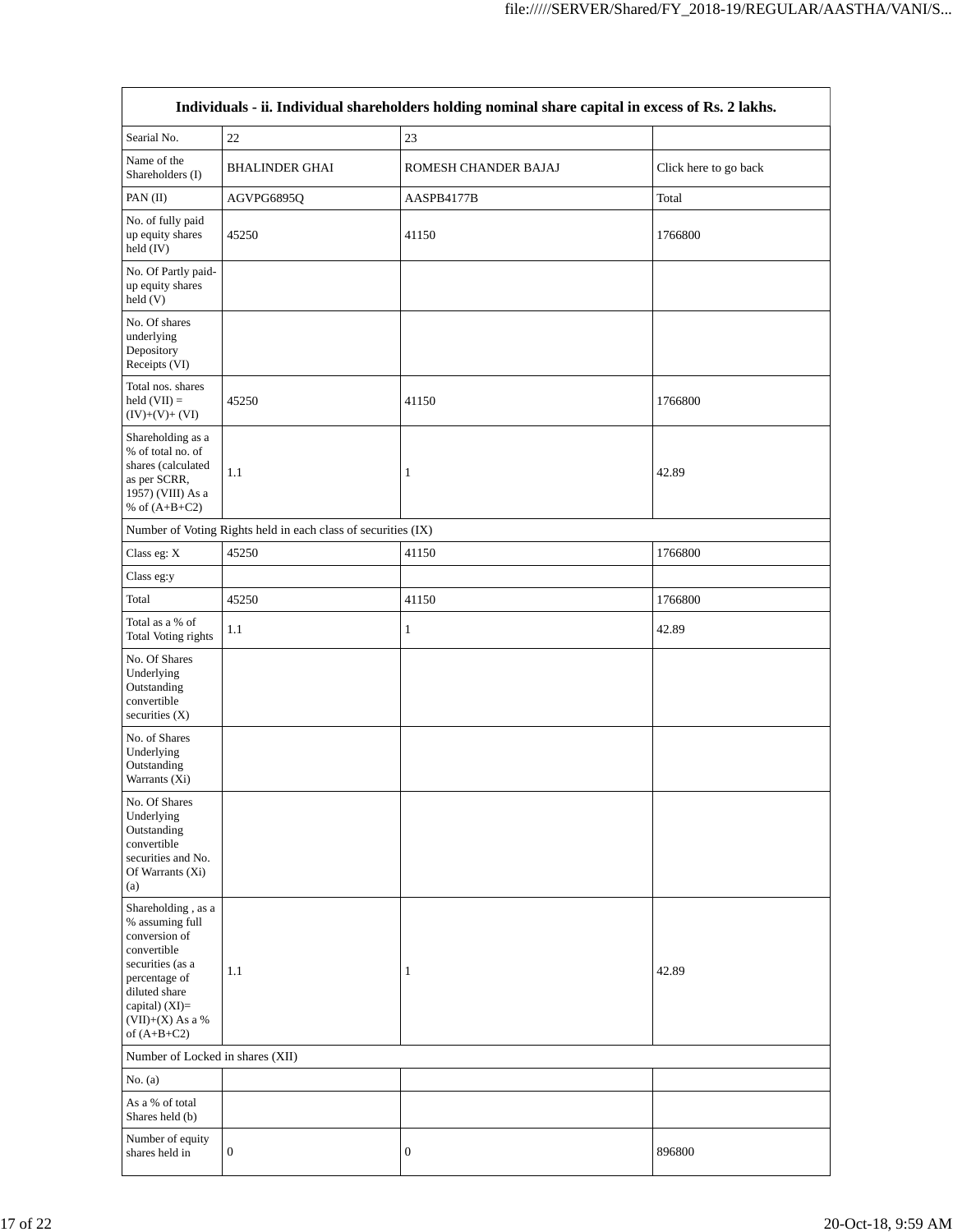| dematerialized<br>form $(XIV)$  |  |  |
|---------------------------------|--|--|
| Reason for not providing PAN    |  |  |
| Reason for not<br>providing PAN |  |  |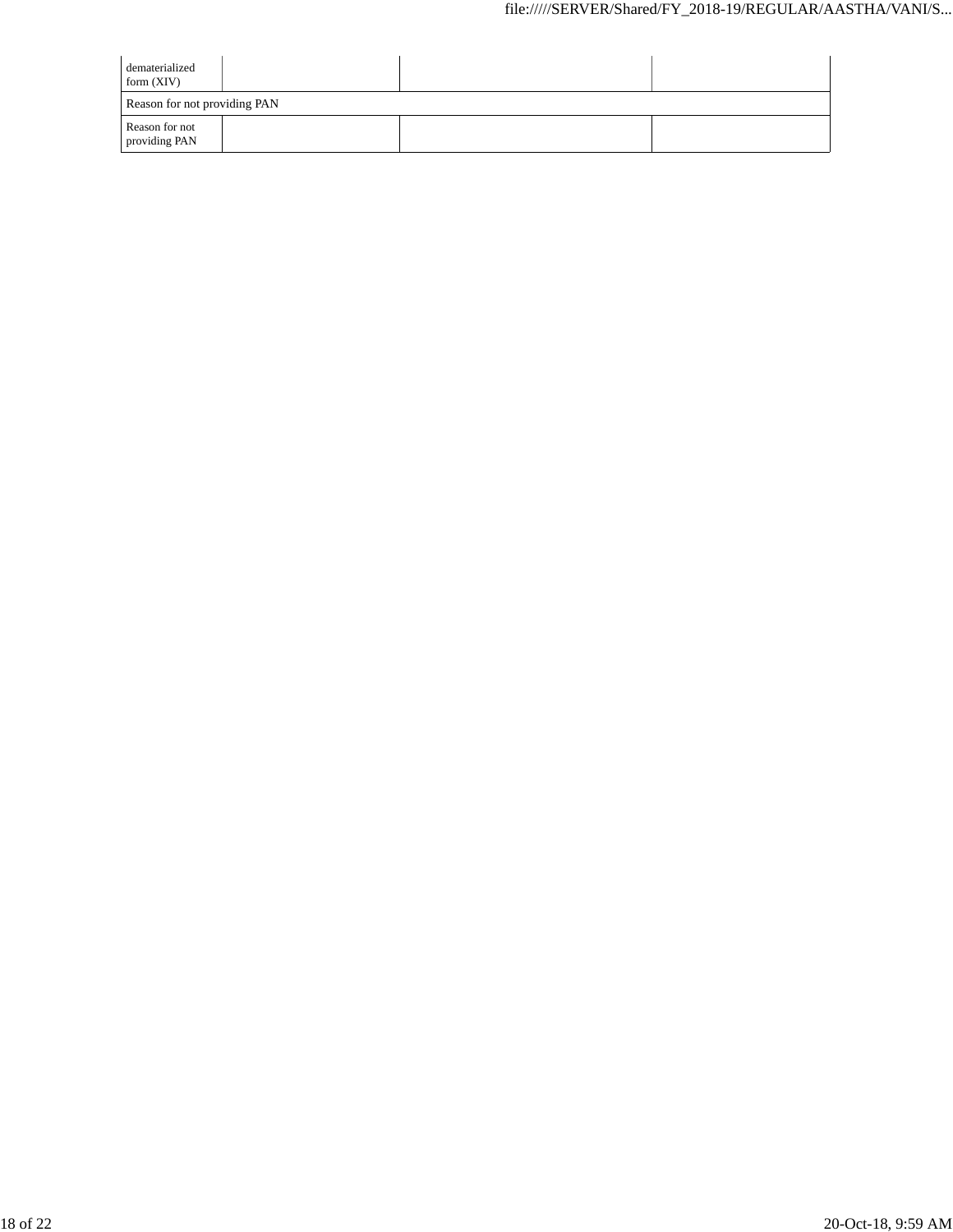|                        | <b>Text Block</b>                      |
|------------------------|----------------------------------------|
| Textual Information(1) | PAN IS NOT PROVIDED BY THE SHAREHOLDER |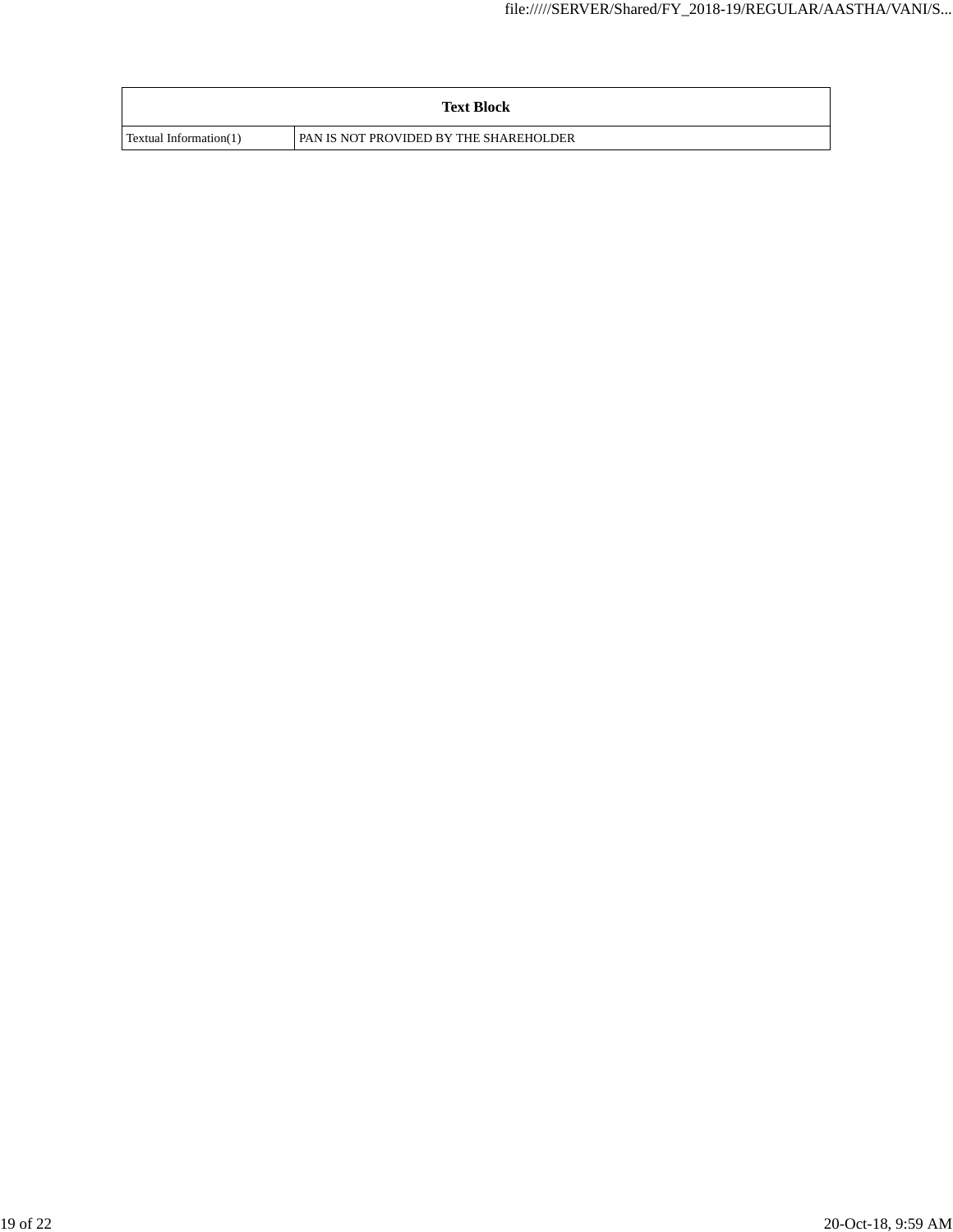|                                                                                                                                                                                      | Any Other (specify)                                           |                                           |                                           |                                           |                          |  |  |  |
|--------------------------------------------------------------------------------------------------------------------------------------------------------------------------------------|---------------------------------------------------------------|-------------------------------------------|-------------------------------------------|-------------------------------------------|--------------------------|--|--|--|
| Searial No.                                                                                                                                                                          | $\mathbf{1}$                                                  | $\mathfrak{2}$                            | 3                                         | $\overline{4}$                            |                          |  |  |  |
| Category                                                                                                                                                                             | <b>Bodies Corporate</b>                                       | <b>HUF</b>                                | <b>HUF</b>                                | <b>HUF</b>                                |                          |  |  |  |
| Category / More<br>than 1 percentage                                                                                                                                                 | More than 1 percentage<br>of shareholding                     | More than 1 percentage<br>of shareholding | More than 1 percentage<br>of shareholding | More than 1 percentage<br>of shareholding |                          |  |  |  |
| Name of the<br>Shareholders (I)                                                                                                                                                      | <b>NAU NIDH FINANCE</b><br><b>LIMITED</b>                     | <b>MANAN NARANG</b>                       | <b>NAVEEN NARANG</b>                      | <b>SATISH CHANDER</b><br><b>NARANG</b>    | Click here<br>to go back |  |  |  |
| PAN(II)                                                                                                                                                                              | AABCN5075G                                                    | AAJHM5838B                                | AACHN4022M                                | AAAHS6461F                                | Total                    |  |  |  |
| No. of the<br>Shareholders (I)                                                                                                                                                       | $\mathbf{1}$                                                  | 1                                         | $\mathbf{1}$                              | $\mathbf{1}$                              | $\mathbf{0}$             |  |  |  |
| No. of fully paid<br>up equity shares<br>held (IV)                                                                                                                                   | 1000000                                                       | 50000                                     | 50000                                     | 50000                                     | $\mathbf{0}$             |  |  |  |
| No. Of Partly paid-<br>up equity shares<br>held (V)                                                                                                                                  |                                                               |                                           |                                           |                                           |                          |  |  |  |
| No. Of shares<br>underlying<br>Depository<br>Receipts (VI)                                                                                                                           |                                                               |                                           |                                           |                                           |                          |  |  |  |
| Total nos, shares<br>held $(VII) =$<br>$(IV)+(V)+(VI)$                                                                                                                               | 1000000                                                       | 50000                                     | 50000                                     | 50000                                     | $\mathbf{0}$             |  |  |  |
| Shareholding as a<br>% of total no. of<br>shares (calculated<br>as per SCRR,<br>1957) (VIII) As a<br>% of $(A+B+C2)$                                                                 | 24.27                                                         | 1.21                                      | 1.21                                      | 1.21                                      | $\mathbf{0}$             |  |  |  |
|                                                                                                                                                                                      | Number of Voting Rights held in each class of securities (IX) |                                           |                                           |                                           |                          |  |  |  |
| Class eg: X                                                                                                                                                                          | 1000000                                                       | 50000                                     | 50000                                     | 50000                                     | $\mathbf{0}$             |  |  |  |
| Class eg:y                                                                                                                                                                           |                                                               |                                           |                                           |                                           |                          |  |  |  |
| Total                                                                                                                                                                                | 1000000                                                       | 50000                                     | 50000                                     | 50000                                     | $\overline{0}$           |  |  |  |
| Total as a % of<br>Total Voting rights                                                                                                                                               | 24.27                                                         | 1.21                                      | 1.21                                      | 1.21                                      | $\mathbf{0}$             |  |  |  |
| No. Of Shares<br>Underlying<br>Outstanding<br>convertible<br>securities $(X)$                                                                                                        |                                                               |                                           |                                           |                                           |                          |  |  |  |
| No. of Shares<br>Underlying<br>Outstanding<br>Warrants (Xi)                                                                                                                          |                                                               |                                           |                                           |                                           |                          |  |  |  |
| No. Of Shares<br>Underlying<br>Outstanding<br>convertible<br>securities and No.<br>Of Warrants (Xi)<br>(a)                                                                           |                                                               |                                           |                                           |                                           |                          |  |  |  |
| Shareholding, as a<br>% assuming full<br>conversion of<br>convertible<br>securities (as a<br>percentage of<br>diluted share<br>capital) (XI)=<br>$(VII)+(X)$ As a %<br>of $(A+B+C2)$ | 24.27                                                         | 1.21                                      | 1.21                                      | 1.21                                      | $\mathbf{0}$             |  |  |  |